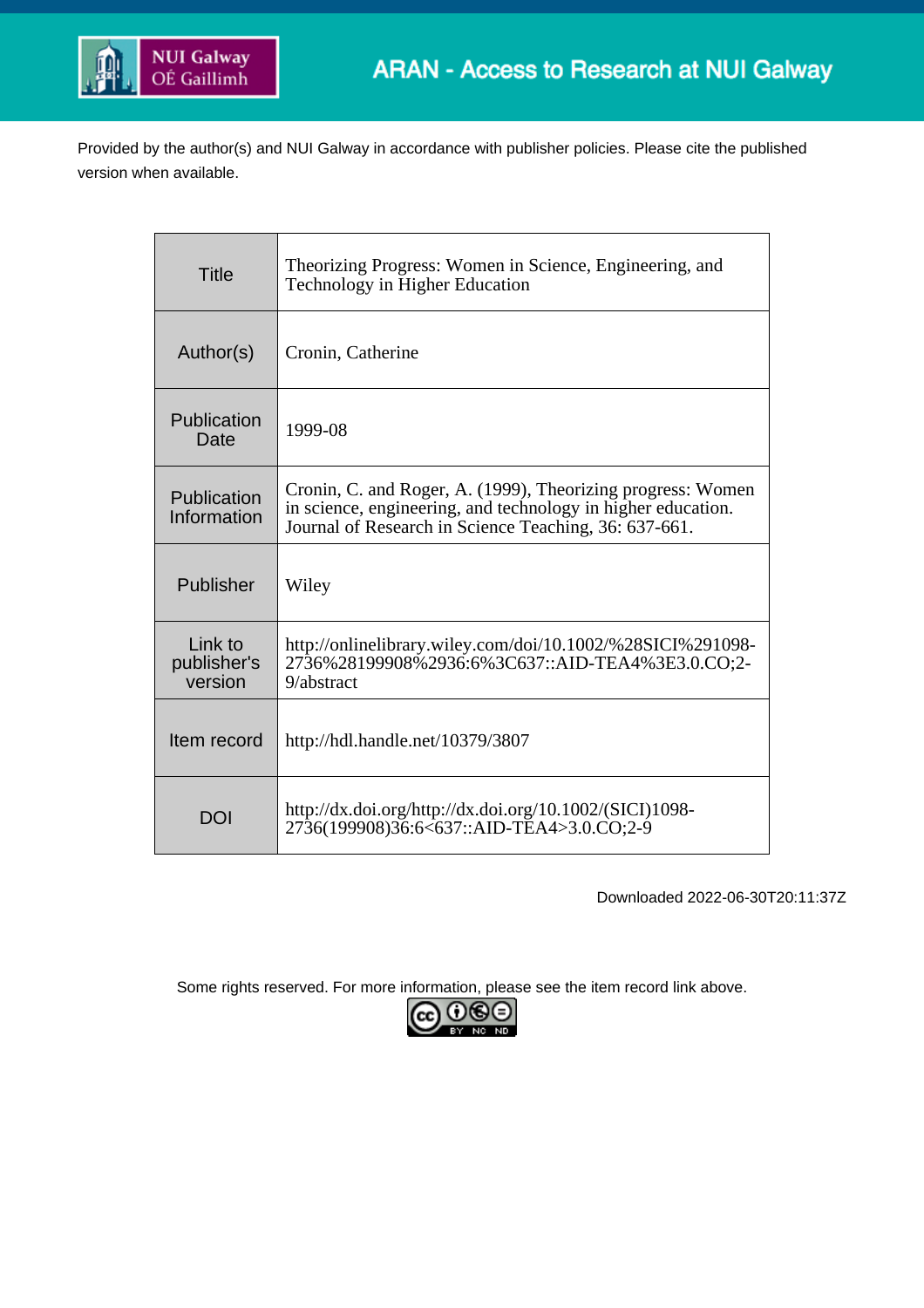# **Theorizing Progress: Women in Science, Engineering, and Technology in Higher Education**

## **Authors**

Catherine Cronin<sup>i</sup>, Angela Roger<sup>ii</sup>

## **Full reference**

[Cronin, C. and Roger, A. \(1999\), Theorizing progress: Women in science, engineering, and](http://onlinelibrary.wiley.com/doi/10.1002/%28SICI%291098-2736%28199908%2936:6%3C637::AID-TEA4%3E3.0.CO;2-9/abstract)  [technology in higher education. Journal of Research in Science Teaching, 36:](http://onlinelibrary.wiley.com/doi/10.1002/%28SICI%291098-2736%28199908%2936:6%3C637::AID-TEA4%3E3.0.CO;2-9/abstract) 637–661.

## **Abstract**

A conceptual framework of positions on women in Science, Engineering and Technology (SET) was developed, showing a chronological progression of the main approaches to women's underrepresentation in SET during the past 20 years. Numerous initiatives have been advocated to address women's underrepresentation in SET in higher education. This article arose out of one such initiative, Winning Women, which was intended to help higher education in Scotland move toward good practice in this field. Two members of the project team describe their key findings and experiences. They illustrate how the underrepresentation of women in SET continues to be both progressive and persistent (using a SET parity index). The conceptual framework was conceived and developed from a metaanalysis of feminist theories of the gendered politics of science and technology.

<sup>&</sup>lt;u>.</u> i School of Information Technology, National University of Ireland, Galway, Ireland <http://www.about.me/catherinecronin>

ii School of Education, Social Work and Community Education, University of Dundee, Scotland <http://uk.linkedin.com/pub/angela-roger/50/554/5a4>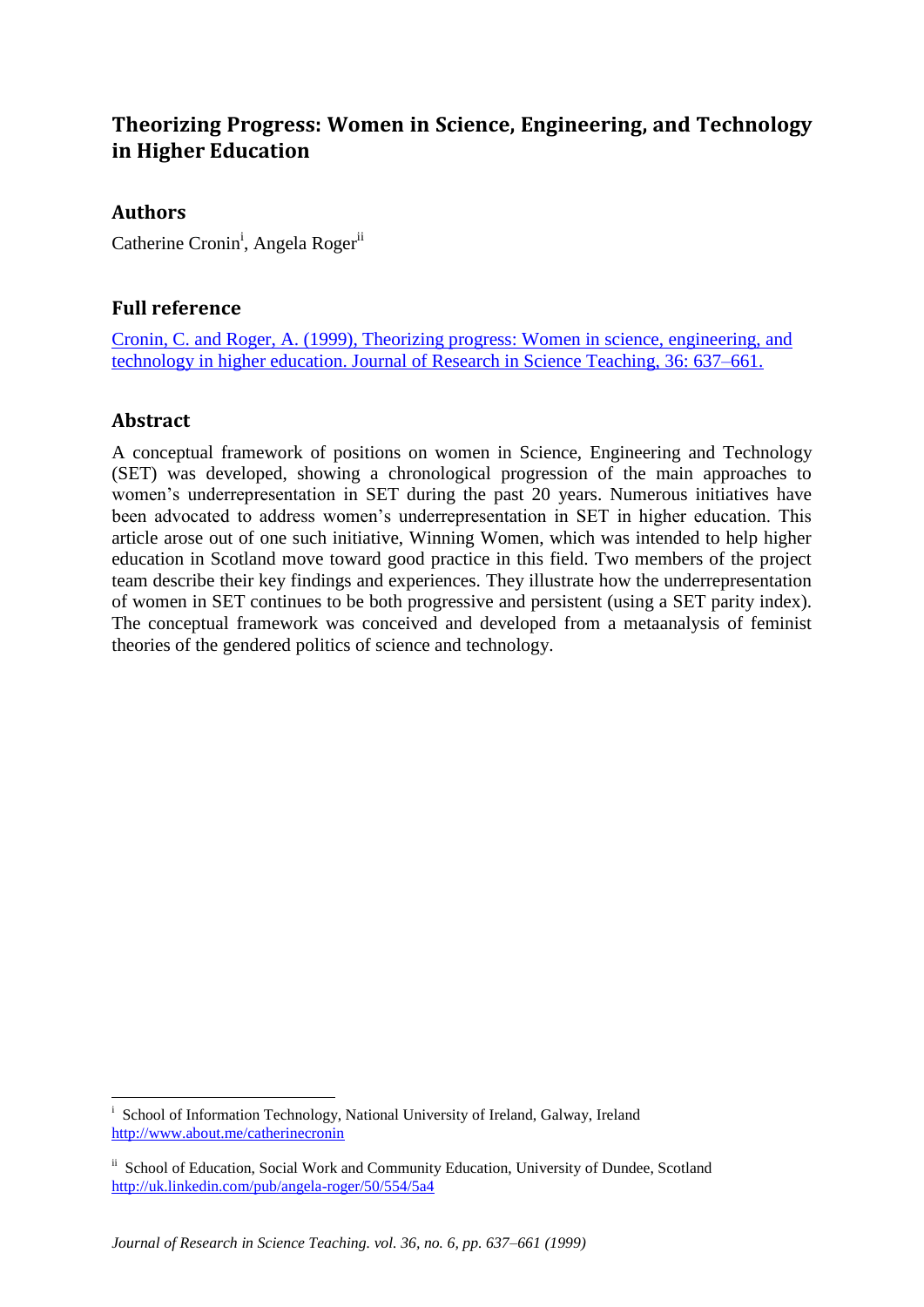Women are underrepresented in science, engineering and technology subjects in higher education.<sup>1</sup> Of the 31,205 undergraduates studying science, engineering and technology (SET) in Scottish higher education institutions in 1995–1996, women accounted for only 32%. This ranged from 14% in engineering and technology to 62% in biological sciences. These figures are roughly similar to those for the United Kingdom as a whole, and the underrepresentation of women in most SET subjects persists in many other European countries, the United States, Canada, and Australia (Ainley, 1990; Byrne, 1993; Frize, 1992; Matyas, 1992a; National Research Council [NRC], 1991). Since the early 1980s, efforts have been made to explain this. In the United Kingdom, national efforts have included the launch of Women in Science and Engineering (WISE) in 1984, the publication of the White Paper on Science and Technology, *Realising Our Potential* (Her Majesty's Stationery Office [HMSO], 1993) and *The Rising Tide* (HMSO, 1994), and the subsequent establishment of the Development Unit on Women in SET within the Office of Science and Technology.

In 1995, the Scottish Higher Education Funding Council (SHEFC) continued these efforts by launching a 2-year Women in Science, Engineering and Technology initiative, at a cost of £300,000, to research and document examples of good practice which could be implemented in Scottish higher education to increase the participation of women in SET. The Winning Women research project, on which this article is based, formed the first and third strands of this initiative.<sup>2</sup> The second strand was composed of a number of related action projects in several Scottish higher education institutions.<sup>3</sup>

The Winning Women research team was composed of seven researchers from backgrounds in science, engineering, women's studies and education in the Universities of Dundee and Stirling. An academic chemist led the team. Our specific remit was to search for and analyze a wide range of national and international research, and to produce guides to good practice in women's access to, participation in, and progression through courses and careers

in SET in higher education. As two members of the Winning Women project team, we report in this article how the seemingly straightforward task of identifying examples of good practice revealed itself to be an exceedingly complex one. We attempted first to define good practice so that we could recognize it. We realized that it would be impossible to identify good practice across all SET disciplines, as each discipline (and each institution) requires particular solutions to meet their particular circumstances. Related to this, we decided to minimize the conflation of science, engineering and technology (inherent in the term SET) by highlighting, wherever possible, where specific statistics or issues varied considerably

<sup>&</sup>lt;sup>1</sup> For this project, four subject areas were considered as comprising "science, engineering and technology" subjects: biological sciences including biology and biochemistry; physical sciences including chemistry, physics and astronomy; mathematics and computing including computer science, mathematics and statistics; and engineering and technology including all types of engineering as well as metallurgy, polymers and textiles. These categories have been defined by the Higher Education Statistics Agency (HESA).

<sup>&</sup>lt;sup>2</sup> The Scottish Higher Education Funding Council funds higher education in the 21 higher education institutions in Scotland. Of these, 14 institutions offer science, engineering and technology degrees. Winning Women in Science, Engineering and Technology in Higher Education in Scotland was a research project funded by the Scottish Higher Education Funding Council. The views expressed in this article are the authors' and not necessarily those of the Scottish Higher Education Funding Council.

<sup>3</sup> Concise reports of each of these projects are contained in the *Winning women guides:* Duffield, J., Cooper, M. & Roger, A. (1997). *Access guide: Women into science, engineering and technology in higher education*. Edinburgh: Scottish Higher Education Funding Council; Cronin, C., Cooper, M. & Roger, A. (1997). *Participation guide: Women in science, engineering and technology in higher education*. Edinburgh: Scottish Higher Education Funding Council; Higgins, C., Watt, S., Evans, R., Cooper, M. & Roger, A. (1997). *Progression guide: Women in science, engineering and technology in higher education*. Edinburgh: Scottish Higher Education Funding Council.The guides are also available on-line at: <http://www.shefc.ac.uk/shefc/publicat/others/wiset/guides.htm>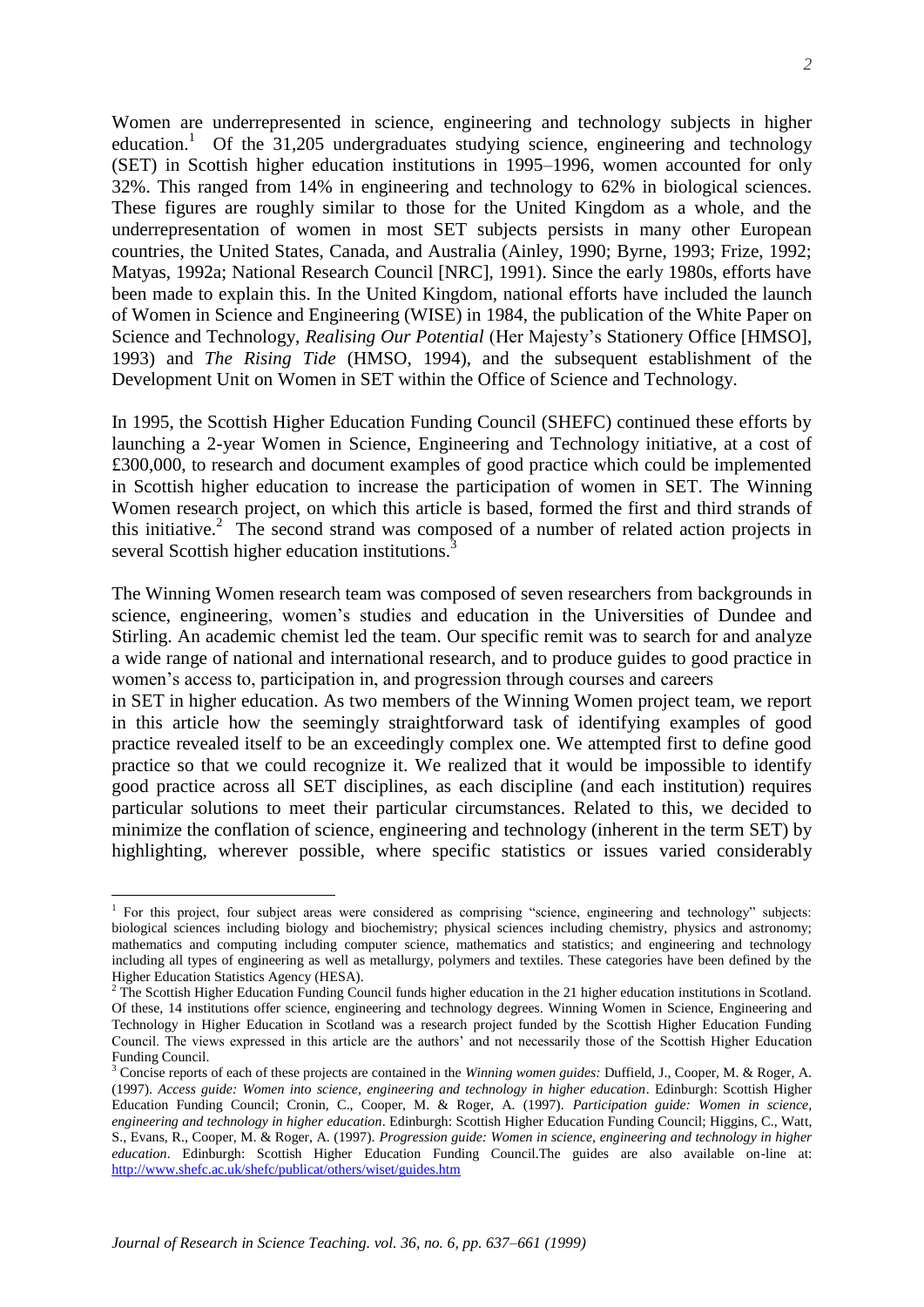between SET subjects. However, we attempted a general definition of good practice which could be tailored as necessary. We proposed that initiatives demonstrating a clear understanding of the nature and causes of women's underrepresentation in science, engineering and technology, and effectiveness in bringing about improvement, could be said to embody good practice.

This definition led us to three stages of research. We decided first to establish by up-to-date research and quantitative analysis the exact nature of the underrepresentation of women in SET. Second, we sought to consider the various explanations of the underrepresentation of women, drawing upon research in the United Kingdom and further afield. Although not an explicit part of the remit, we also undertook to recognize the interrelated inequalities of gender, race, and class. Third, we sought to identify initiatives which addressed the recognized causes of women's underrepresentation and which contributed to increasing the representation of women in SET and improving the quality of their educational experiences. To assess the comparative effectiveness of these initiatives, we developed a conceptual framework that enabled us to assess them in terms of their assumptions about gender, science, and technology, i.e., which perceptions of the problem motivated them and which areas of activity they sought to influence.

During the course of the project, we benefited from much encouragement and support, but also encountered obstacles and resistance. In the first part of this article, we describe the main challenges encountered during the project, and in the second part we present the conceptual framework of positions on women in SET which we employed to explain some of these difficulties.

## **Encountering Obstacles and Resistance**

The first part of this article describes the major obstacles and forms of resistance which we encountered during the Winning Women project. These are presented as they arose during the three key stages of the project: defining the underrepresentation of women in science, engineering and technology; exploring the causes of women's underrepresentation; and surveying "women in SET" initiatives.

### *Defining the Underrepresentation of Women in Science, Engineering and Technology in Higher Education*

To define and characterize women's underrepresentation in science, engineering and technology, the project team gathered and summarized a large amount of quantitative data: for example, proportions of women entering, progressing through, and leaving specific SET disciplines, gender differences apparent in these patterns, and historical trends. We believe strongly that gathering, presenting and articulating this information are essential in establishing the rationale for concerted action to redress this underrepresentation. A commonly held belief, even within higher education, is that more women than ever are studying these subjects, so "what more needs to be done?" As noted in a 1993 Scottish report on women in engineering, as well as science and technology, is this widely held view that there are no longer any barriers (Scottish Wider Access Programme, 1993). Many higher education staff are of the opinion that considerably more females are now studying science, engineering and technology than in the past, and that female and male students are treated equally (Scottish Wider Access Programme, 1993; Thomas 1990).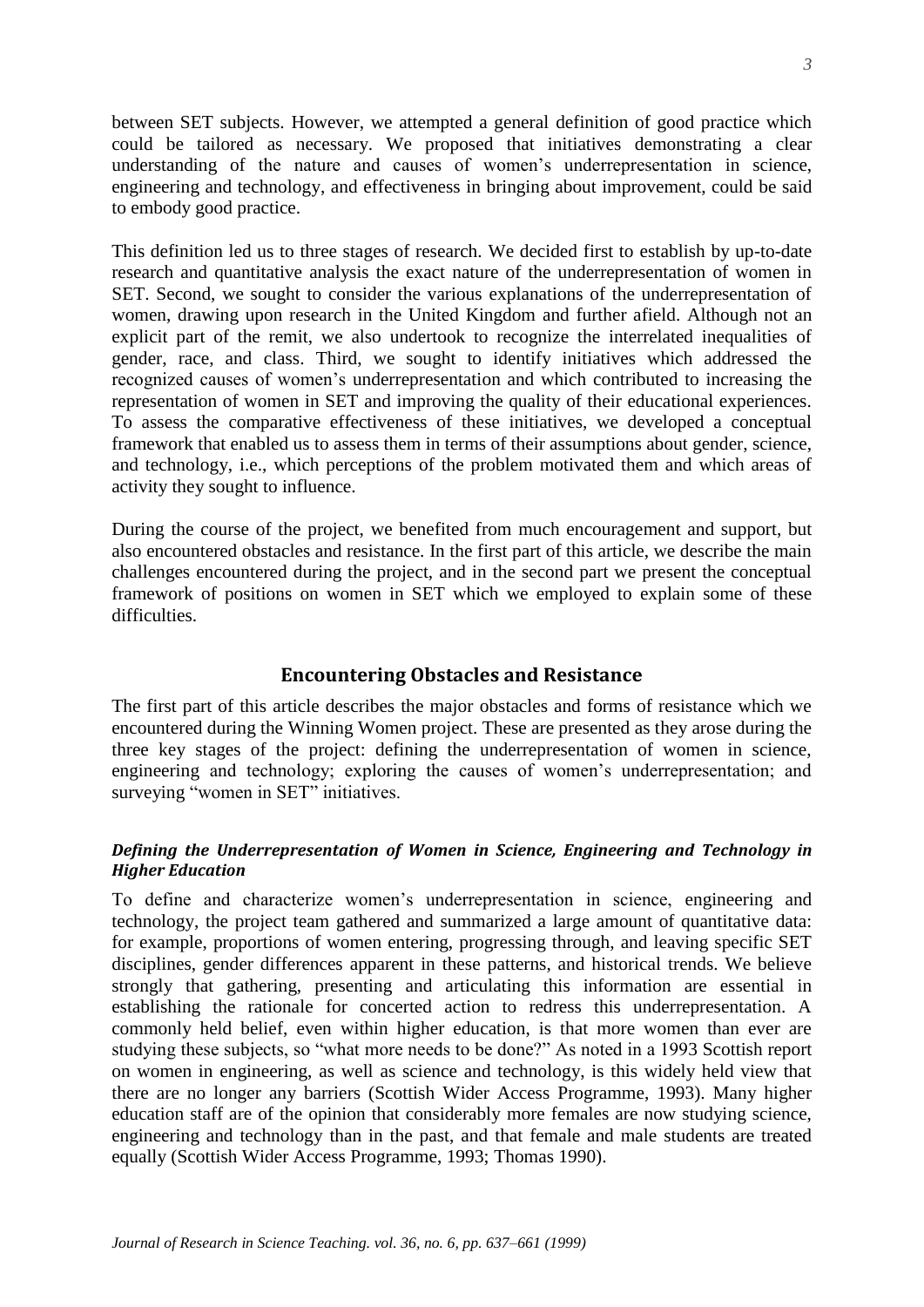Our analysis revealed, however, that the underrepresentation of women in SET is a continuing trend that is particularly marked in engineering, computing and physics. We described this underrepresentation as both *progressive* (worsening over the course of higher education) and *persistent* (over time), illustrated below: first by a funnel diagram, and second, by a SET parity index. These are described below.

#### *Progressive Underrepresentation of Women in SET.*

A funnel diagram (Figure 1) was used to illustrate the progressive underrepresentation of women between and within three stages: access (entering higher education to study SET), participation (studying undergraduate and postgraduate SET courses), and progression (pursuing academic careers in SET in higher education). The funnel metaphor is similar to the pipeline metaphor used widely in the United States to illustrate the progressive underrepresentation of women in SET (Matyas & Dix, 1992c; NRC, 1991).



*Figure 1.* Funnel diagram: diminishing representation of women in science, engineering, and technology in higher education.

This diagram shows that the total number of girls and women who are qualified to enter and who enter SET courses diminishes dramatically because they are filtered out at various stages. Of those who do complete SET courses, relatively few progress to postgraduate level or beyond, to lectureships and chairs. As shown in Table 1, this funnel effect is evident across all subjects in higher education, but is particularly extreme in SET subjects.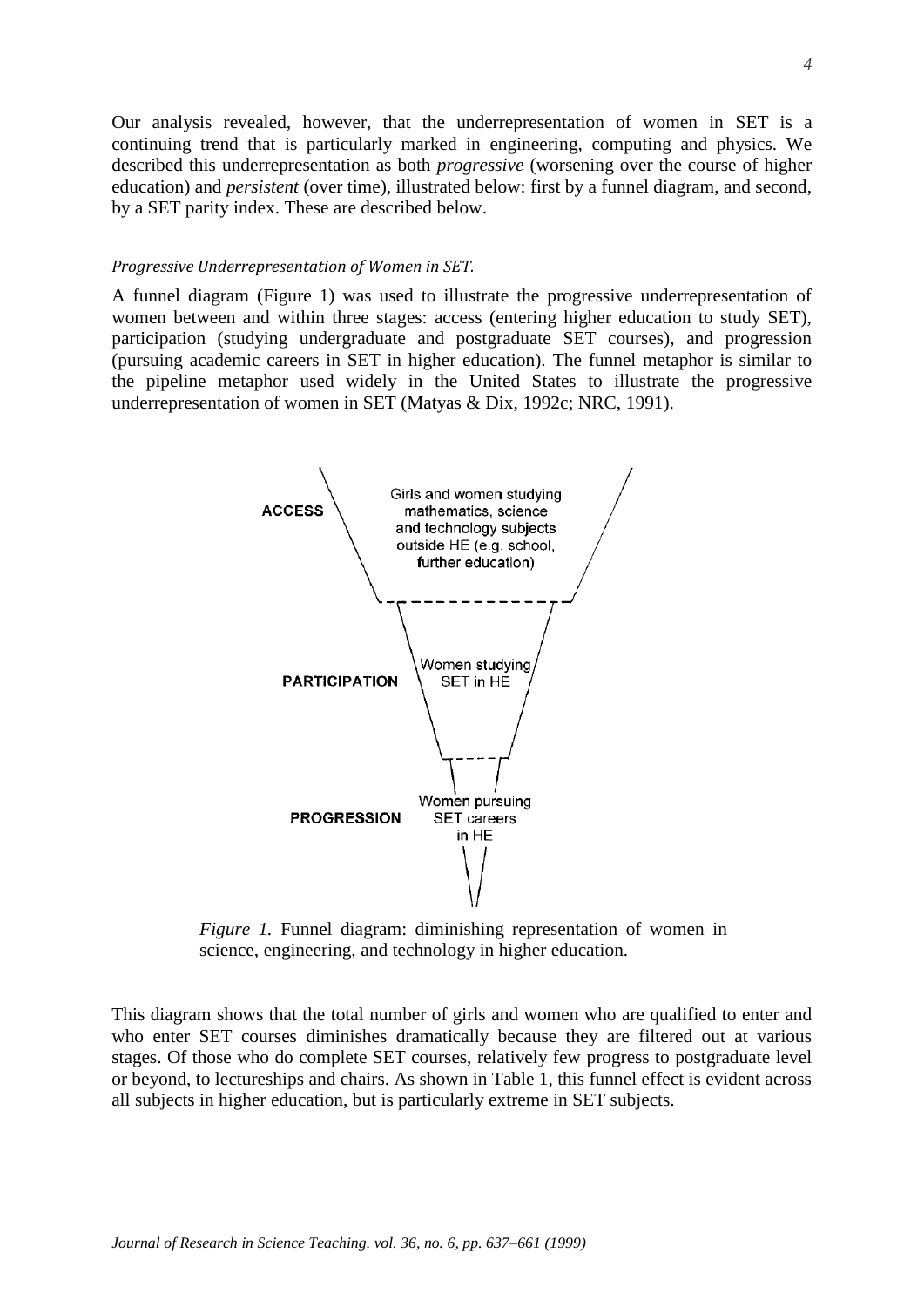|                        | <b>Proportion Female</b> |              |  |
|------------------------|--------------------------|--------------|--|
| Group                  | <b>SET</b> subjects      | All subjects |  |
| Undergraduate students | 0.32                     | 0.44         |  |
| Postgraduate students  | 0.28                     | 0.51         |  |
| Lecturers              | 0.17                     | 0.33         |  |
| Senior lecturers       | 0.06                     | 0.16         |  |
| Professors             | 0.04                     | 0.08         |  |
|                        |                          |              |  |

*Table 1.* Proportion of students/staff who are female, Scottish Higher Education Institutions, 1995–1996

We sought to determine the critical points at which women leave SET, and where they go when they do leave. We encountered a major obstacle here, however. Much of the data required to describe fully women's (and men's) patterns of access, participation, and progression in SET are simply not collected in sufficient detail by most SET departments or higher education institutions (HEIs). As noted by Matyas (1992b): "Unfortunately, many institutions' selection of problem areas to target are not based upon actual data pinpointing specific problems in their institutions" (p. 45). Analysis of such data is essential in targeting programs effectively. For example, data from several U.S. studies has shown that a higher proportion of females than males leave SET subjects during the undergraduate years (NRC, 1991; Seymour, 1995; Strenta, Elliot, Adair, Matier, & Scott, 1994).<sup>4</sup> We were not able to establish whether this is the case in Scotland; the data were not available. We were only able to establish that the proportion of women in SET in higher education continues to diminish as they progress in higher education. The funnel diagram illustrates this.

#### *Persistent Underrepresentation of Women in SET.*

<u>.</u>

We used three different measures to assess women's participation in science, engineering and technology over time: the number of women studying SET (*F*), the proportion of those studying SET who are women  $(F/(F \ 1 \ M))$ , and the SET parity index  $(F/[\text{total } F])$ . Each of these statistics is an indicator of women's participation in science, engineering and technology, yet each yields very different results, particularly when examining trends. For example, the increase in each of these three statistics between 1981–1982 and 1993–1994<sup>5</sup> at Scottish HEIs is 76%, 31%, and 9%, respectively (Universities Statistical Record, 1994).

First, there is no doubt that the absolute number of women studying SET subjects has increased over the past several years. Between 1981–1982 and 1993–1994, the numbers of both female and male undergraduates in science, engineering and technology increased by

<sup>&</sup>lt;sup>4</sup> Some of these studies point out the puzzling nature of these findings, as there is evidence that women enter science, engineering and technology degree programs with higher average performance scores than their male counterparts (see Seymour, 1995).<br><sup>5</sup> In 1994–1995, HESA took over responsibility for reporting higher education statistics from Universities Statistical Record

<sup>(</sup>USR). Owing to differences in categorization and reporting, USR data (up to 1993–1994) are not entirely consistent with HESA data (1994–1995 and later). In this article, therefore, HESA data are used for single-year reporting, while USR data are used for trend analysis (as advised by HESA, April 1997).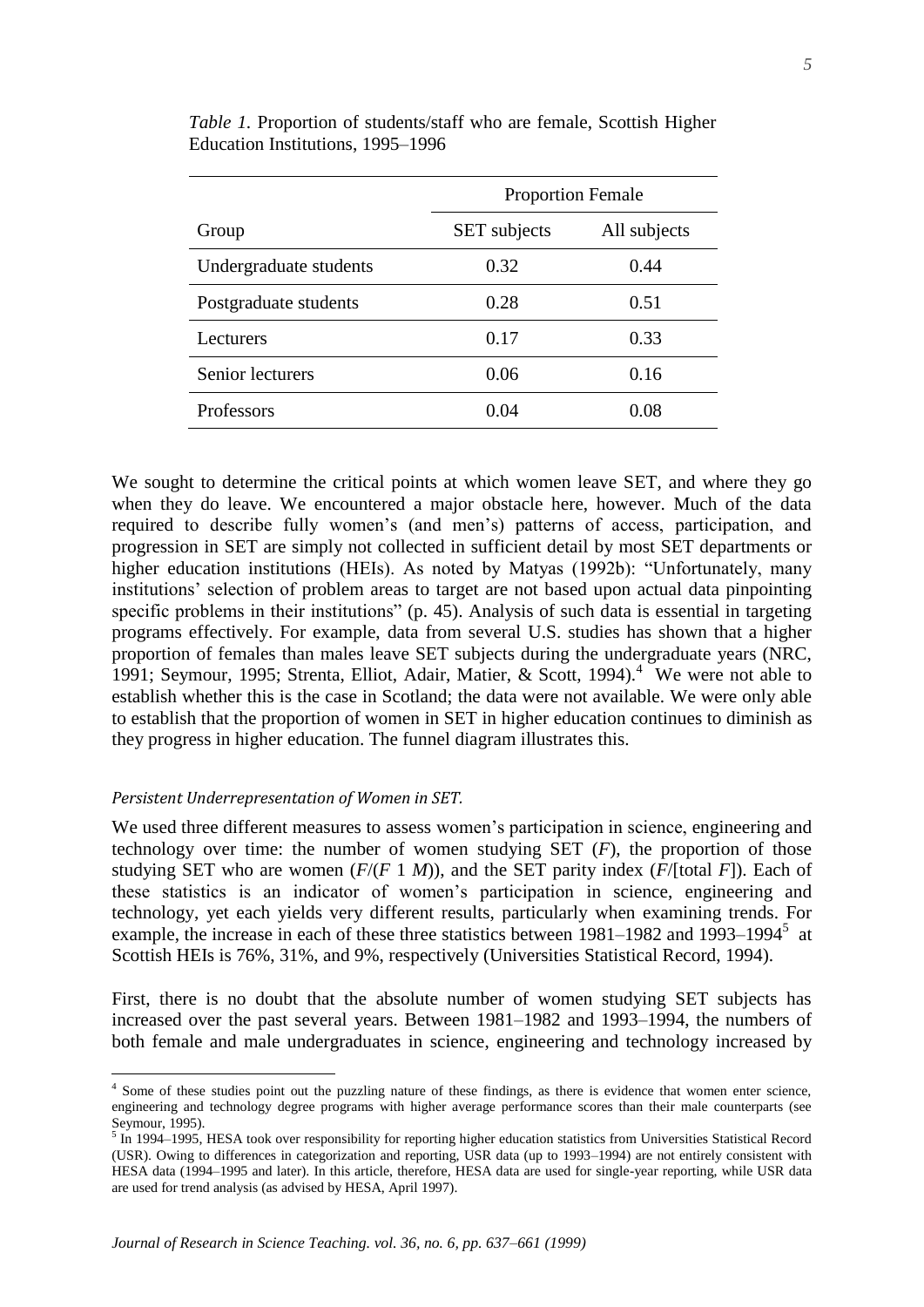76% and 19%, respectively. Male science undergraduates still outnumber female science undergraduates, but the gap has narrowed. To put these participation figures in context, this period has also been one in which enrolment in higher education in Scotland, as in the rest of the United Kingdom, has risen dramatically, particularly by women. During this same period, the number of female undergraduates in higher education in Scotland increased by 61% (to 27,685), compared with an increase of 35% (to 30,952) for male undergraduates. We need a more sophisticated analysis than looking simply at enrolment figures to assess the increase in women's participation in higher education which is specific to science, engineering and technology.

Most studies of the underrepresentation of women in SET make use of the second statistic defined above as a measure of women's participation rates, i.e., the proportion of those studying SET who are women (*F*/[*F* 1 *M*]). Intervention programs often cite increases in this proportion, particularly in engineering, as a measure of their success (Engineering Council, 1995). For example, the proportion of women engineering and technology undergraduates in Scotland doubled between 1981–1982 and 1993–1994, from 7% to 14%. There are two reasons, however, to use this statistic with caution. First, changes in "the proportion of those in SET who are women" are determined not only by increases in the participation rates of females, but also by decreases in the participation rates of males. Second, after increasing consistently throughout the 1980s, the participation rate of women in engineering has remained virtually constant at 14–15% in Scotland since 1989–1990. This is consistent with findings from several other countries (e.g., the United States, Australia, Sweden, and the Czech and Slovak Republics) which show that participation rates of women students in engineering have levelled off, and in some cases started to decline, in recent years.<sup>6</sup>

The third measure of women's participation that we examined was the SET parity index (see also Barber, 1995; National Science Foundation, 1984). This is a measure of the number of female SET undergraduates as a proportion of all female undergraduates (e.g., *F*/[total *F*]). We employed the SET parity index to express the participation of women in science, engineering and technology in a way that is not biased by overall increases in women's participation in higher education or variation in the participation rates of males. In other words, analysis of trends in the SET parity index shows how much more likely it is for women to study SET subjects. Figures 2 and 3 show trends in the SET parity index for both female and male undergraduates in science and engineering/technology, respectively.<sup>7</sup>

Figure 2, the science parity index, shows that the proportions of both women and men studying science subjects declined slightly in the mid-1980s, but since then all change has been toward an increase in participation by both women and men. Among men, the percentage studying science over the period 1981–1982 and 1993–1994 declined from 25% to 23% of all male undergraduates. Over the same period, among women the percentage rose slightly from 20% to 21%. In other words, 20% of all female undergraduates studied science subjects in 1981–1982, compared with 21% in 1993–1994. Also, since 1981–1982 the science parity index curves for women and men have followed the same trends, implying that changes in participation in science since 1989–1990 have not been gender specific.

<sup>6</sup> See Brown and Joslin (1995), Byrne (1993), McIlwee and Robinson (1992), Morgan (1992), Slunska (1994), and Ullenius (1994).

 $\vec{\tau}$  For a more detailed breakdown of the parity index across SET subject areas, please refer to Cronin et al. (1997).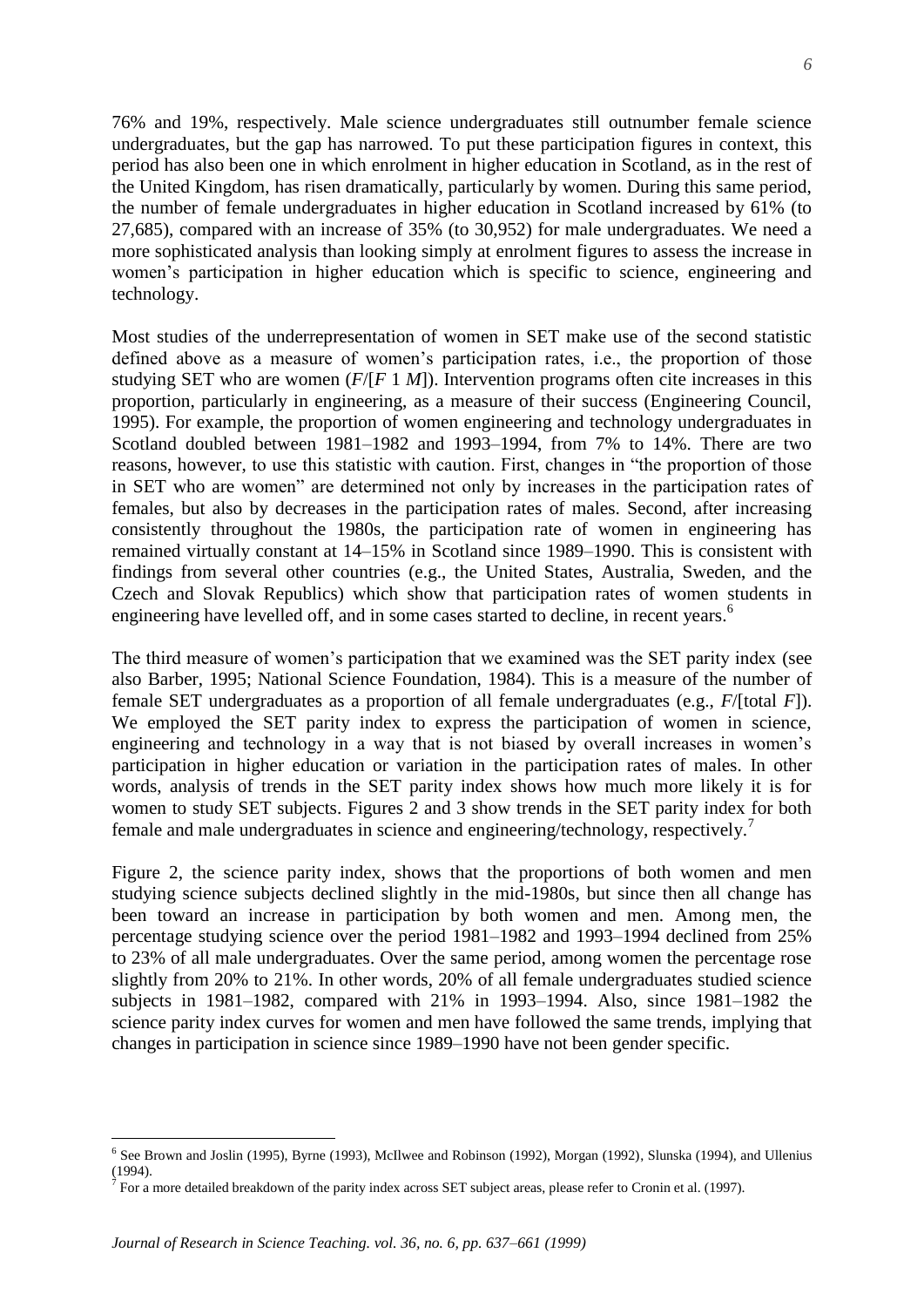

*Figure 2.* Science parity index for undergraduates, Scotland, 1981–1982 through 1993–1994

Figure 3 shows the engineering/technology parity index for the period 1981–1982 to 1993– 1994. The percentage of male undergraduates studying engineering or technology fell from 21% to 18%, remaining constant at 18% since 1989–1990. The percentage of female engineering/technology undergraduates stayed remarkably constant: 2.1% in 1981–1982, and 3.2% in 1993–1994. After an initial increase from 2.1% to 2.8% between 1981–1982 and 1983–1984, the engineering/technology parity index barely increased (,0.5%) over the next 10 years. Thus, while the number of women studying engineering/technology has increased and the proportion of engineering/technology undergraduates who are women has increased, *the proportion of women undergraduates studying engineering/technology has remained steady*.



*Figure 3.* Engineering and technology parity index for undergraduates, Scotland, 1981–1982 through 1993–1994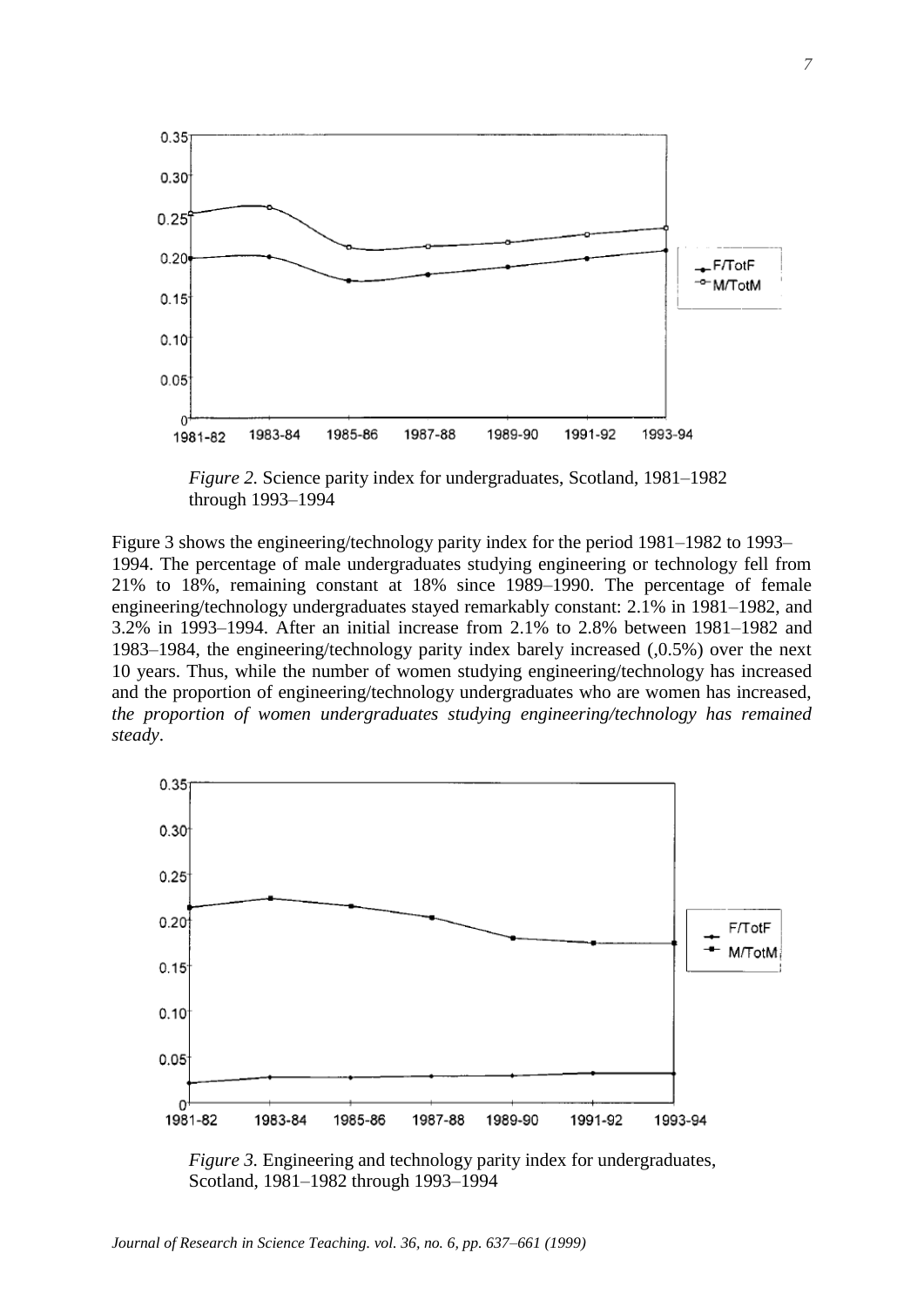The numerous interventions for girls to consider engineering as a career have been successful, then, only in keeping the proportion of women in engineering and technology relatively constant. This is not to undermine the value of these initiatives; they are an important enabling step, as we will argue later. The fact remains, however, that no significant inroads have been made in making engineering and technology degrees a more popular choice for girls or women overall. Also, as in the case of science, the parity index curves for women and men have been similar in shape since 1989–1990, indicating that changes in participation since this time have not been gender specific.

Thus, in terms of the likelihood of women choosing to study and remain in SET, the status quo has been maintained rather than challenged over recent years. We found both the funnel diagram and SET parity index to be useful tools in defining and characterizing the underrepresentation of women in SET, helping to establish the rationale for action to be taken. However, while they each illustrate both the progressive and persistent underrepresentation of women in SET in higher education, respectively, neither addresses the question of why this is the case. Our next step was to seek to understand the possible causes of women's underrepresentation in science, engineering and technology.

### *Exploring the Reasons for Women's Underrepresentation in Science, Engineering and technology in Higher Education*

Although women's underrepresentation in SET may be quantified, its precise causes are less easily grasped. Such an understanding is essential, however, in designing and implementing effective strategies to increase women's representation. As we defined earlier, good practice can be assessed only with a clear understanding of the nature and causes of the problem being addressed, and an examination of its effectiveness in bringing about improvement.

A review of the literature (national and international), confirmed by a small survey of women at Scottish higher education institutions, revealed a variety of reasons for women opting out of or experiencing difficulty within science, engineering and technology at various points along their educational paths or academic careers. These included:

- The image of SET subjects (e.g., masculine, concerned with things rather than people), particularly in engineering, computing and physics
- The stress and isolation of being in a minority
- Negative attitudes of male peers, lecturers and other staff
- Narrow course content
- Didactic teaching approaches
- Lack of opportunities for cooperative or interactive learning
- Emphasis on individual competition
- Inadequate counselling and advising
- Concerns about combining a SET career with having a family

As suggested by many authors, the causes of women's underrepresentation in SET appear to be a complex web of interdependent factors, such as those listed above.<sup>8</sup> In addition, reasons for women's attrition from SET subjects differ at various levels of study and career progression, and these issues must be examined by specific SET disciplines. There is, however, little enthusiasm among many in higher education for such an explanation.

weed also example, Etzkowitz, Kemelgor, Neuschatz, & Uzzi (1994), Hewitt and Seymour (1991), Rayman and Brett (1995),  $\frac{8}{1995}$ Rosser (1990), Seymour (1995), and Tobias (1990).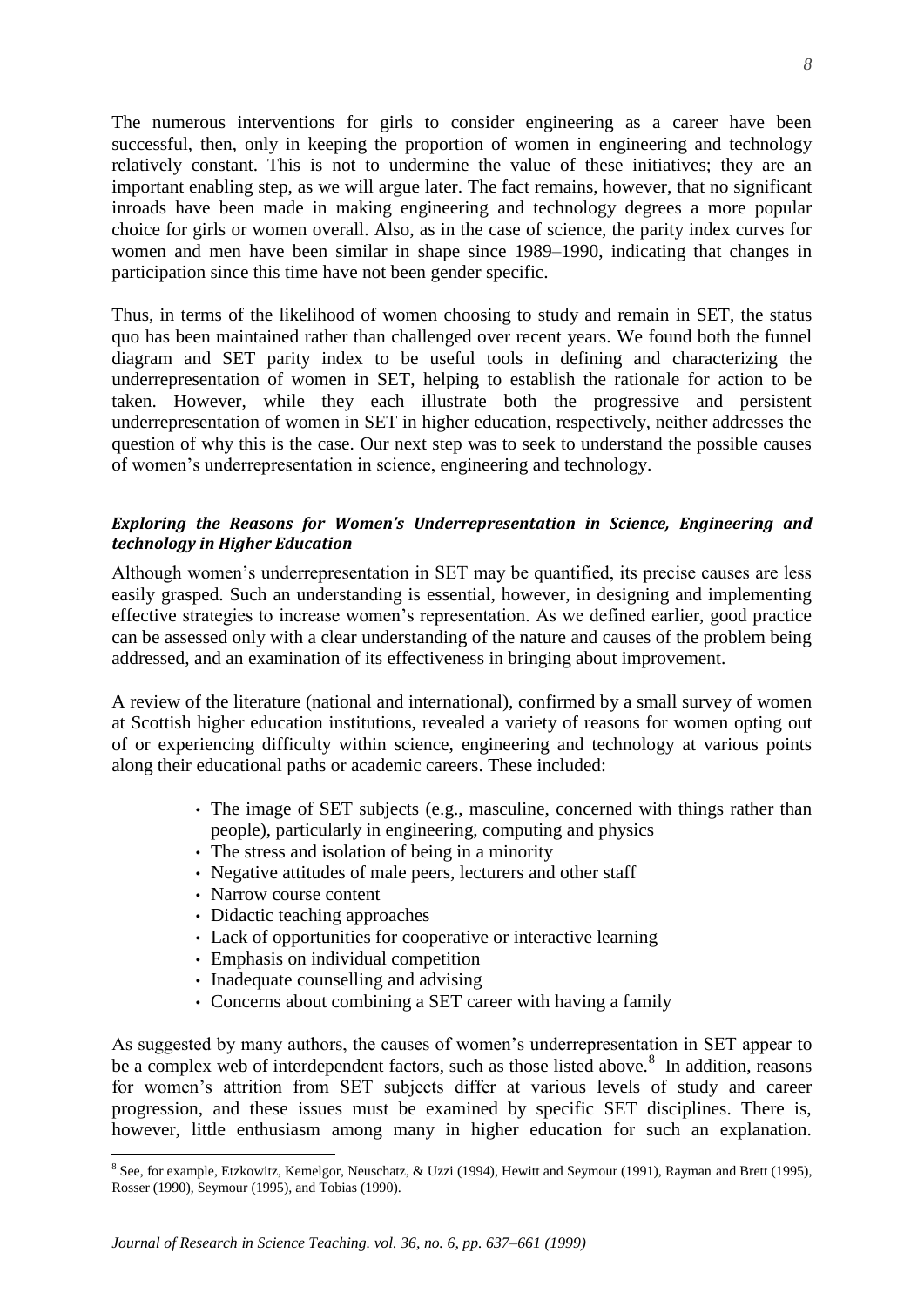Particularly in science, engineering and technology, many practitioners would prefer a simpler diagnosis of the problem, and hence more straightforward solutions. We considered this to be a significant obstacle: inaccurate and/or incomplete perceptions of the reasons for women's underrepresentation in SET.

The most common perception by many SET academic staff is that we simply need to attract more women into science, engineering and technology. In most cases, this view is allied with a tendency to locate the causes of the problem outside higher education. When inequality in participation and progression within higher education is pointed out, it is most often seen as the fault of schools, of society in general, or of women themselves—rarely the inadequacy or responsibility of individual departments or institutions (Byrne, 1993; Scottish Wider Access Programme, 1993; Thomas, 1990).

Our research showed that while working to increase access, i.e., getting more women into SET in higher education, is indeed a necessary step in increasing their overall participation, it is insufficient in itself to make a significant impact. Quantitative evidence indicates that many women leave SET—during their courses, after earning an undergraduate degree, even after beginning an academic career—and many who remain in SET experience particular difficulties (as outlined above). Clearly, there is more effort needed beyond getting more women in the door.

The funnel diagram helped us to visualize and communicate this problem. The proportion of women is reduced at every stage of the funnel when, for a wide variety of reasons, women opt out of pursuing an SET education or career any further. Increasing access to these subjects in higher education—in effect, widening the funnel opening—will permit more women to enter SET, but is no guarantee that they will progress further. Initiatives to increase access must also be accompanied by initiatives to address the problems women experience throughout their academic careers, i.e., widening the funnel at every stage.

As our own understanding of the problem deepened, we set out to survey Women in SET initiatives, expecting to find a wide variety of types of initiatives with varying levels of success. This would give us the raw material to go on to identify examples of good practice.

### *Surveying Women in SET Initiatives*

In our efforts to identify examples of good practice in Women in SET initiatives, we undertook a comprehensive survey using electronic as well as conventional sources. We uncovered descriptions of a wide variety of initiatives which have been implemented in various countries. In addition, many more initiatives were brought to our attention which had never been formally documented in the public domain.

During the course of our research, we met regularly with advisory groups whose role was to provide feedback on the content of the guides being produced. Each of the three strands of the Winning Women project (access, participation, and progression) had its own advisory group of approximately 20 members. Each group was composed primarily of representatives from each of the 14 Scottish HEIs offering SET degrees; most of these were academic staff from science and engineering departments. Other members included representatives from a range of businesses and industries in Scotland, and other interested organizations, and individual scientists, engineers, and technologists. Many advisory group members were female lecturers in science or engineering, most of whom gave us valuable information about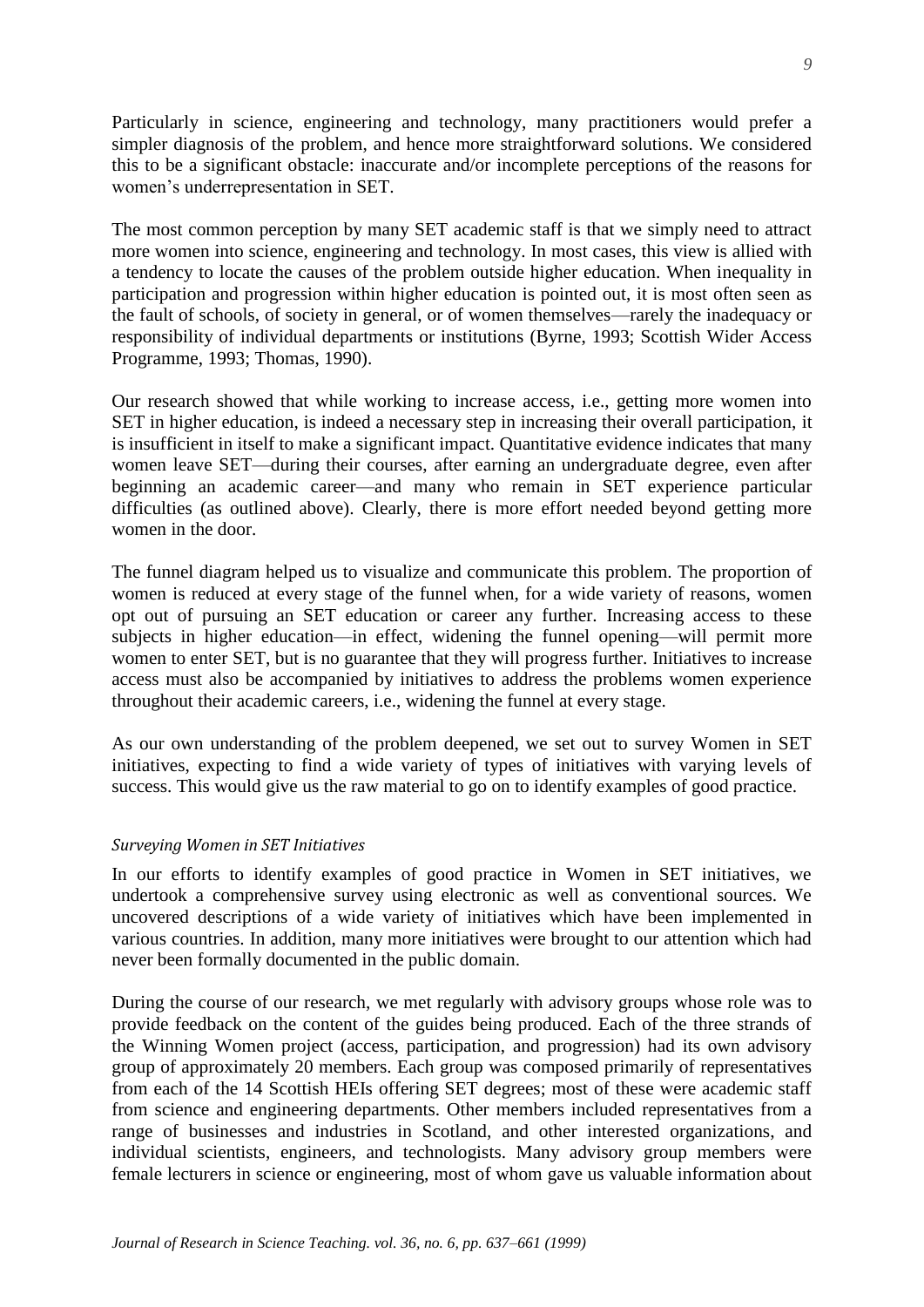their past and ongoing efforts to understand the patterns of and reasons for women's underrepresentation in their departments, to increase girls' and women's access to SET subjects, and to support women students and academic staff. The results of many of these efforts have never been published; the information has thus not been available to a wider audience.

Several reasons were put forward for this dearth of published material documenting Women in SET initiatives. First, the majority of these initiatives were (and continue to be) organized by individual women already working full-time as SET academic staff, often with minimal or no formal funding for their work in this area. As noted widely in the literature, in the absence of institutional commitment to support this work, it is primarily individual women who fill the gap (Byrne, 1993; Matyas, 1992b). In the midst of demanding work schedules, the documenting and publishing of efforts to improve the educational experience for women in SET usually falls secondary to doing the actual work.

Another difficulty is the pressure to publish in one's field. While the results of Women in SET initiatives (and other gender-related research in SET disciplines) are clearly of interest and value to a large audience, they are not generally regarded as valid topics for publication within SET departments under pressure to meet competitive publication targets. This is especially the case in the context of the recent (and probably future) research assessment exercise  $(RAE)^9$  in the UK higher education sector. Whether and where such work is published is a key issue. If the work is not published in mainstream science, engineering, or technology journals, not only will the researchers (and thus their departments) not receive credit for the work, but the work will not be made available to those in the particular SET discipline which it seeks to affect. Such work is easily marginalized and ignored, as may be those who conduct this work.

The unavailability of comprehensive information on Women in SET initiatives posed two problems for us as researchers. First, we had no measure of the full extent of these activities in higher education in Scotland, let alone beyond Scotland. Second, with comparatively few initiatives published, comparison of differing approaches proved difficult. However, the available information on Women in SET initiatives proved helpful in characterizing the various types of initiatives, allowing us to explore these in greater depth, including examining the evaluation results of such programs.

To identify good practice and to inform it on an ongoing basis, evaluation of Women in SET initiatives is essential. The existence of a program or initiative does not imply it is effective. Initiatives designed and implemented with the best of intentions may have no impact or may even have negative side effects, such as alienating or patronizing the girls or women at whom they are aimed. For a number of reasons, few Women in SET programs or initiatives have been the subjects of objective, valid, and reliable evaluations (Brainard, 1992). Any of several factors can prevent an effective program evaluation: inaccurate or unavailable statistical data, inadequate program design, lack of resources, fear that unsuccessful results will have negative implications for future program funding, and lack of understanding or acceptance within SET of evaluation methods and results.

 $9$  The research assessment exercise in the U.K. higher education sector publicly labels departments and institutions on a  $1-5$ scale, and future funding for research is allocated on the basis of this rating. Increased competition between departments and institutions for funding has led to a struggle for publication (Nisbet, 1995).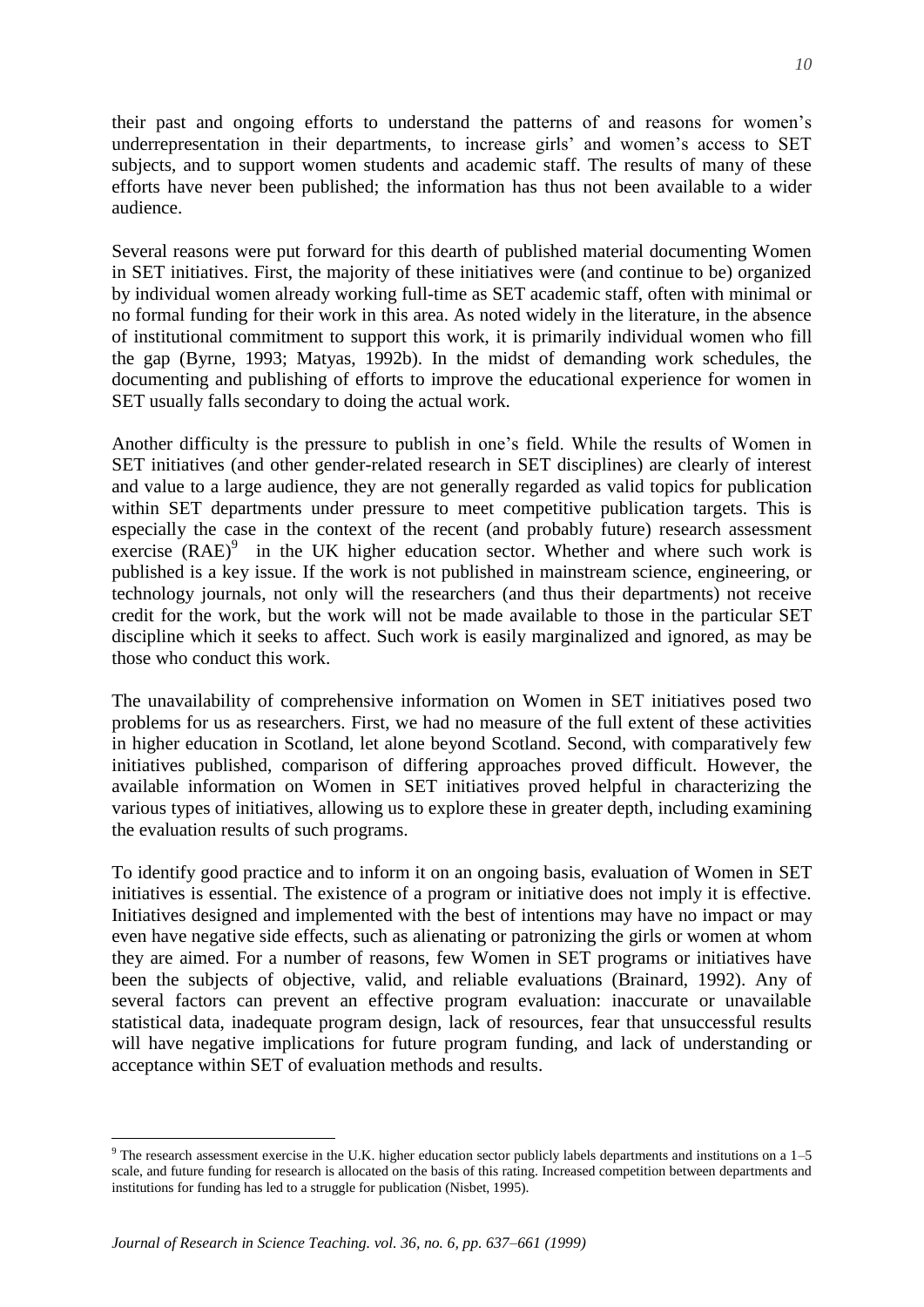To assess the effectiveness of programs which aim to increase the representation of women in SET in higher education, statistical information is often the simplest indicator of change. However, stated measures of success may vary widely. Many Women in SET programs, for example, cite an increase in the proportion of women studying SET as a measure of their success. Although this is an indication of positive change, this does not take into account other changes such as changing numbers of male SET students and changing numbers of women in higher education overall (see earlier discussion of SET parity index). In addition, some of the data required to fully explain women's participation in SET in higher education, e.g., identifying the points at which women students leave SET, and their destinations, are simply not collected in sufficient detail by most HEIs. Analysis of such data is essential in targeting programs effectively. In any case, even if one could readily obtain accurate statistical data, they would not tell the whole story. The reasons individuals choose to continue, change, or terminate their study in SET subjects would not be revealed.

Qualitative evaluation techniques are the best option for capturing information on students' reasons for their choices, their experiences as students and members of staff, and their reactions to various initiatives and intervention strategies. The skills required to conduct qualitative evaluations are generally found outside SET departments, more likely in departments of social science, psychology, education, or women's studies. Thus, effective design and evaluation of Women in SET programs require multidisciplinary teams to carry out the work. There are huge obstacles to achieving this, since academic staff in SET departments tend to undervalue and even to dismiss these skills (Thomas, 1990). More significantly, the demands of the RAE have discouraged multidisciplinary research and will continue to do so unless the rating criteria are changed. Furthermore, the legitimacy and acceptability of critiques of science practice from outside science are currently a hotly contested issue—in the United States, the United Kingdom, and elsewhere in Europe (Sokal and Bricmont, 1998).

To summarize, then, the main difficulties we encountered in seeking to identify examples of good practice in Women in SET initiatives were lack of acknowledgment of the underrepresentation of women in SET in higher education; lack of data to adequately describe women's access, participation, and progression patterns; inaccurate and/or incomplete perceptions of the problem; failure to accept responsibility within higher education for women's underrepresentation; lack of data on Women in SET initiatives; and lack of evaluation results. We concluded, therefore, that it would not be possible to create a straightforward list of examples of good practice in Women in SET initiatives as we had defined it. We needed to find a way of understanding how various initiatives sought to address the underrepresentation of women so that we could identify those initiatives most likely to be effective.

### **Developing a Conceptual Framework**

In formulating and presenting our findings, we faced a dilemma: how to categorize and then assess different initiatives which address women's underrepresentation in SET in various ways. Generally, there appeared to be three main types of initiatives: those which seek to encourage girls and women to consider/enter SET; those which aim to support women who are already studying or pursuing careers in SET; and finally, those which aim to change SET teaching and culture so as to make it more inclusive. These various approaches seemed to be rooted in different perceptions of the problem of women's underrepresentation.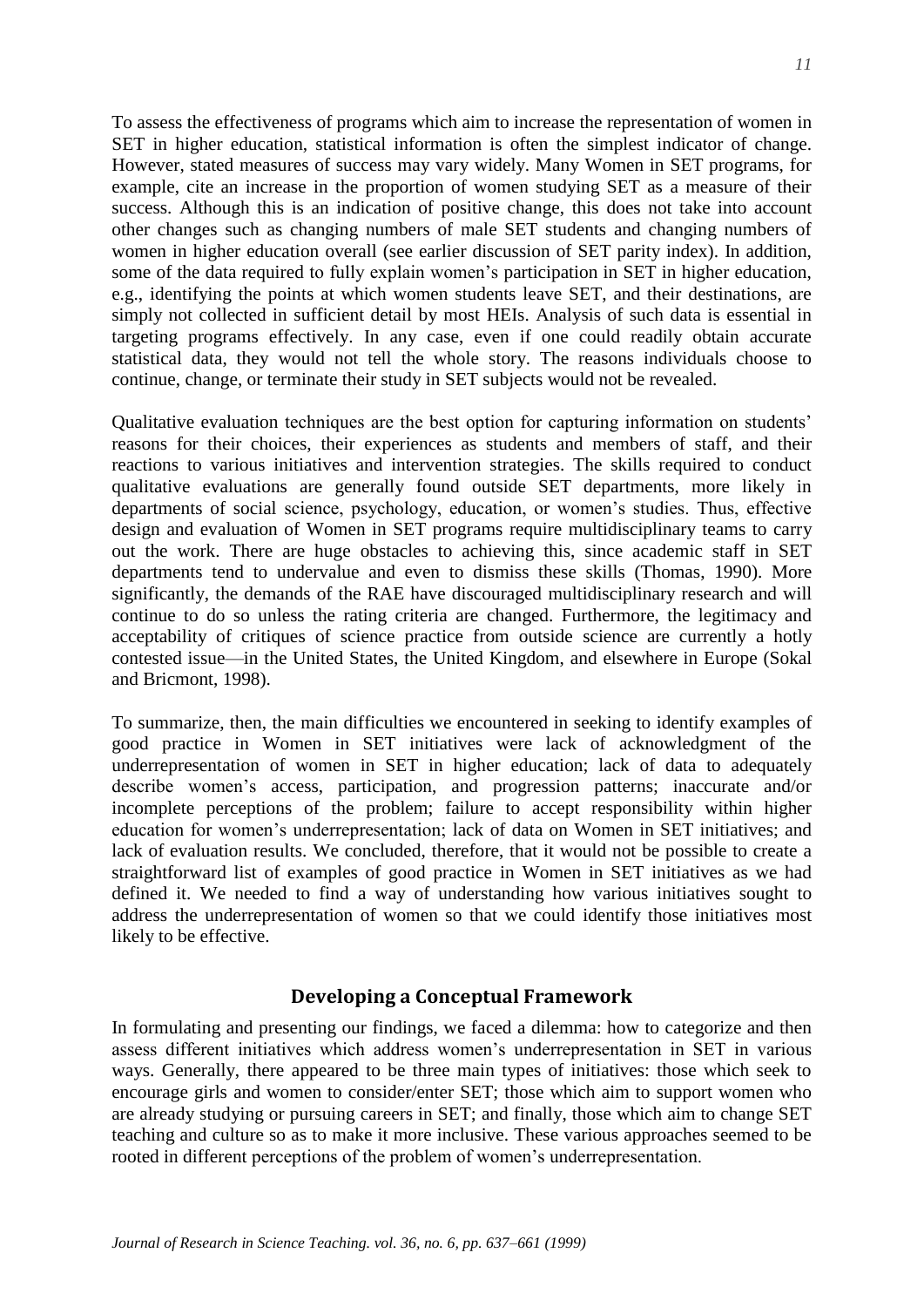How could we, for example, assess the comparative effectiveness of "women-into" activities designed to improve women's access to SET, mentoring programs to support and encourage women in SET, and programs of curricular and pedagogical innovations seeking to change the practice of SET education? The goal of all three types of initiatives is long-term change difficult to quantify and evaluate. In addition, philosophical differences underlie these diverse approaches. Various "women-into" initiatives assume that science, engineering and technology are good places for women to be, and that more women should be encouraged to enter these fields. Support programs such as mentoring assume that women require and deserve extra efforts to persist and progress in science, engineering and technology. The third type of initiative, working to change course content and teaching approaches, advocates changing the practice and culture of SET itself to attract more women (and other currently underrepresented groups). Are these three approaches contradictory or complementary methods of achieving the same end, i.e, improving the position of women in science, engineering and technology in higher education? We developed a conceptual framework of positions on women in SET to consider this question.

In considering the effectiveness of various initiatives, we sought to classify and compare them on the basis of their perceptions of the problem being addressed, as we had learned that these varied considerably. We were able to identify five distinct positions or rationales. All initiatives to address the underrepresentation of women in SET can be seen to originate from one or more of these positions. We formulated a conceptual framework that enabled us to locate these five positions according to their assumptions about science, technology, and gender (Table 2). The five positions in the framework represent, loosely, a chronological progression of the main approaches to women's underrepresentation in SET during the past 20 years.

Each of the five positions is examined below, detailing the assumptions of each position, the types of actions proposed to address women's underrepresentation, and critiques of the limitations of each position.

### *Position 1: Foster Public Understanding of SET*

Position 1, "Foster public understanding of SET," holds that science and technology are both (a) inherently objective and value neutral, and (b) misunderstood by many. Thus, science and technology should be presented to the general population in a more positive and accessible manner. Most adherents of this position believe that more able and talented people of both sexes are required in science, engineering and technology. Because science itself is objective, there should be no differences between the contributions of male and female scientists, engineers, and technologists. The actions proposed by advocates of this position include publicizing science, engineering and technology as useful, progressive, and benevolent, thus encouraging more people, both female and male, irrespective of class or ethnicity, into SET.

Critics of this position have noted that—despite its egalitarian claims—this approach assumes that scientists are the experts and the public is ignorant: an "us and them" approach in which the expert scientists are being misunderstood (and misrepresented) by an ignorant and emotional laity (Irwin & Wynne, 1996). Furthermore, rather than it being a question of the public lack of information and misunderstanding of science (that somehow it is merely the image of science that is incorrect), there is evidence that the public is informed about many aspects of science and technology, and rejects some of them as unacceptable. For example, some of the questions science asks, and the uses to which it is put—such as military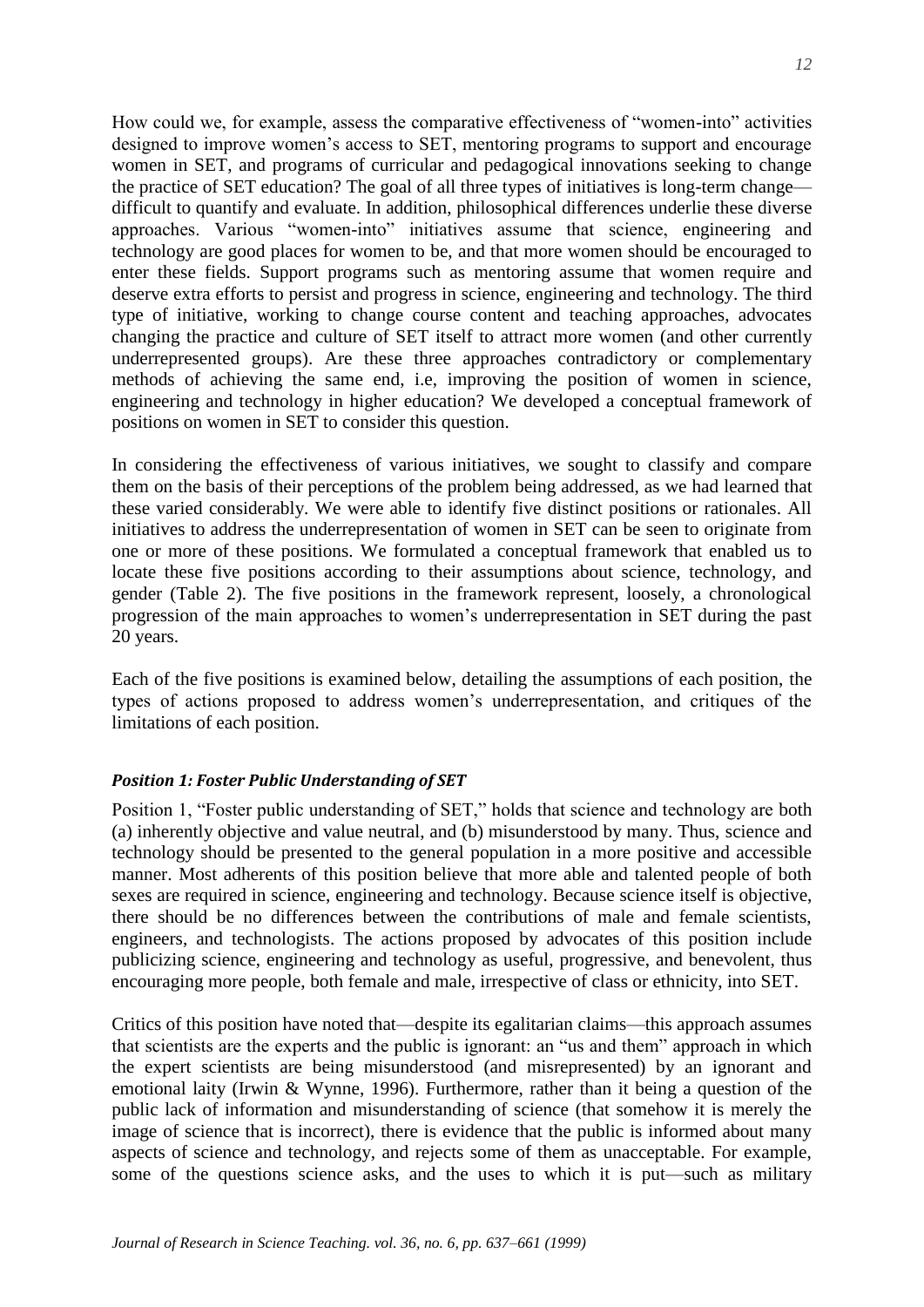*Table 2.* Conceptual framework of positions on women in science, engineering and technology

|                                             | <b>Assumptions</b>                         |                                                                                                                                                 |                                                                                                     |                                                                                                               |
|---------------------------------------------|--------------------------------------------|-------------------------------------------------------------------------------------------------------------------------------------------------|-----------------------------------------------------------------------------------------------------|---------------------------------------------------------------------------------------------------------------|
| <b>Position</b>                             | <b>Science &amp; Technology</b>            | <b>Gender</b>                                                                                                                                   | <b>View of Women in SET</b>                                                                         | <b>Actions Proposed</b>                                                                                       |
| 1. Foster public<br>understanding of SET    | Objective and neutral                      | No central to analysis                                                                                                                          | Need more able people in<br>SET; no difference between<br>contributions of women $\&$<br>men        | Publicize SET as useful,<br>progressive, benevolent                                                           |
| 2. Recognize SET's<br>economic contribution | Objective and neutral                      | No central to analysis                                                                                                                          | Women's talents represent an<br>underused human resource in<br><b>SET</b>                           | Mass higher education with<br>more SET, wider access,<br>vocational emphasis                                  |
| 3. Promote equality of<br>opportunity       | Objective and neutral                      | Recognize structural<br>obstacles to equality                                                                                                   | Women entering SET<br>break down stereotypes                                                        | Encourage girls and women<br>into SET; other equal<br>opportunity programmes                                  |
| 4. Subject SET to critical<br>analysis      | Socially constructed,<br>cannot be neutral | Standpoint of those outside<br>of societal power is unique<br>and valuable                                                                      | <b>Ouestion whether women</b><br>should enter SET as is                                             | Critical analysis of SET<br>(from within and outside)                                                         |
| 5. Change SET culture                       | Socially constructed,<br>cannot be neutral | In white, western culture<br>masculinity is equated with<br>technical competence,<br>femininity is equated with<br>lack of technical competence | Potential conflict for women<br>between feminine gender<br>identity and masculine<br>culture of SET | Change system rather than<br>change women to fit system;<br>change SET culture to be<br>more inclusive of all |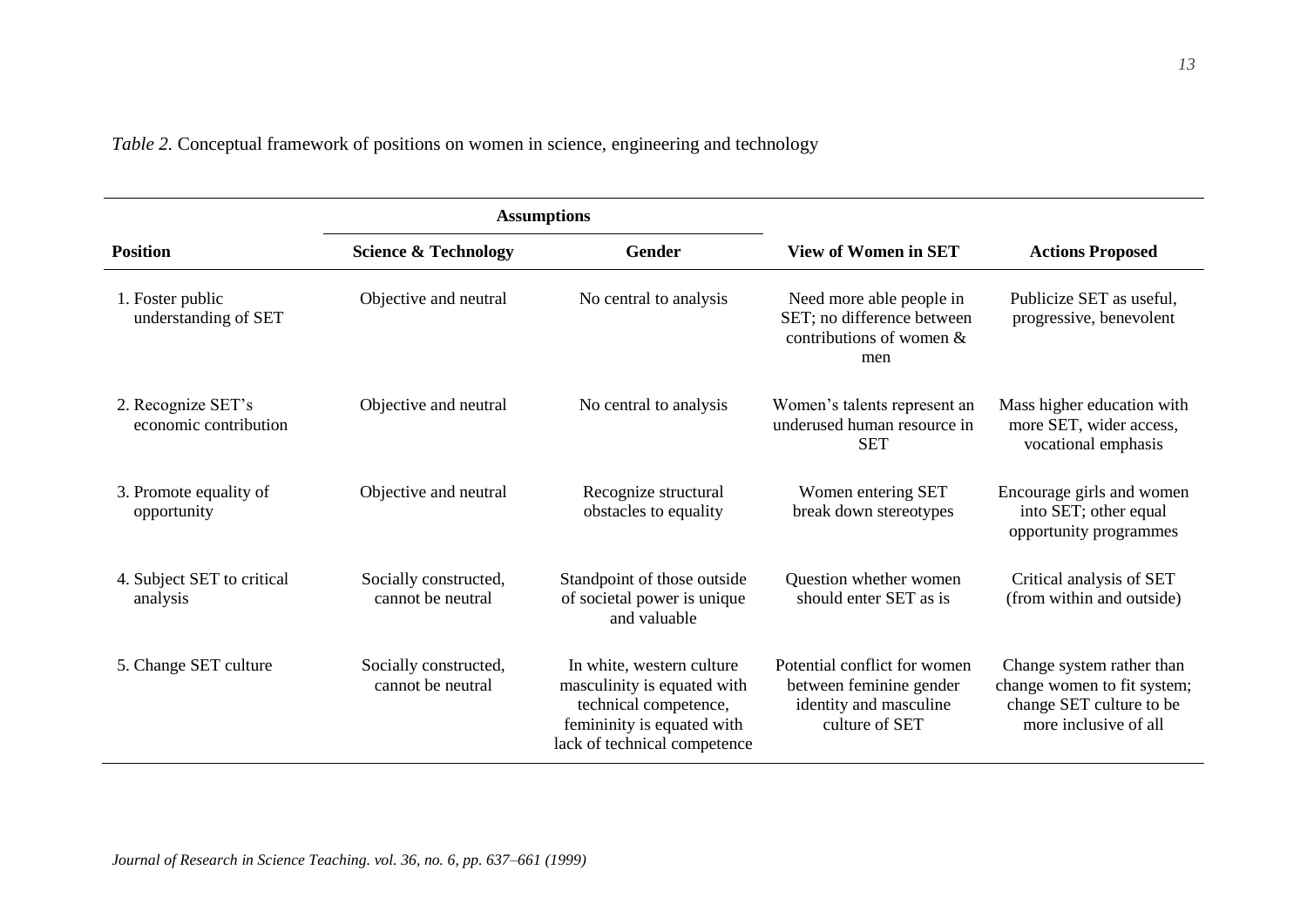oppression, exploitation of developing countries, and the abuse of animals—are known and understood but are rejected by many (Rose, 1994; Spanier, 1995). Rather than the image of science being off-putting, and by implication, only the image which needs to be corrected, it is what really happens that turns people away from it (Henwood, 1996).

Position 1 is also criticized for its failure to theorize a gender dimension. Insofar as it addresses women's underrepresentation in SET, it does not seek to explain why women might be underrepresented in comparison with men. It is marked by the uniform treatment of males and females, the goal being to make science, engineering and technology more appealing and attractive to all. This ignores the way that the representation of science as abstract and disembodied is less likely to be interesting to the more person-centred individual, especially women (Keller, 1985; Rose, 1994). Women's ways of knowing are often represented as more concerned with the concrete, everyday world, and more connected to and responsive to the environment (Code, 1991) and appear more concerned with the social responsibility of science (Shepherd, 1993).

Position 1 has also been criticized for regarding the problem as caused by outside influences—such as socialization of girls away from science in the home and at school; insufficient career information; the heavy and dirty image, especially of engineering; and the view that science, engineering and technology are not creative subjects<sup>10</sup> —rather than as a problem for SET itself (Henwood, 1996; Smithers & Zientek, 1991).

#### *Position 2: Recognize SET's Economic Contribution*

1

The "Recognize SET's economic contribution" position, also assuming science and echnology to be objective and value neutral, considers developments in these areas to be essential for the nation's global economic competitiveness. Like Position 1, this position does not differentiate among the contributions of female and male scientists, engineers, and technologists. Actions motivated out of this position have included the move toward mass higher education, more emphasis on science and technology in education curricula, wider access to higher education, and a vocational emphasis in education and training. It is believed that such actions will enlarge the pool of talent from which tomorrow's successful scientists, engineers, and technologists will be drawn, thus ensuring the nation's continued economic competitiveness in the global economy.

Position 2 draws on human capital theory, which treats education as a form of investment. It has long been accepted that high levels of investment in education are needed for economic growth (Schultz, 1960). Denison (1962) also posited that because improved education raises the quality of labour, education "causes" economic growth.<sup>11</sup> Some educational policy analysts have argued, however, that the Schultz–Denison model of growth is flawed and that the supply-side human capital approach is doomed to failure: The supply of educated labor cannot create jobs (Levin & Kelly, 1997; Marginson, 1993). The problem, on the other hand, is a failure of advanced economies to make productive use of educated labor. Despite such criticisms, the common sense of human capital theory remains largely unquestioned, so that

<sup>&</sup>lt;sup>10</sup> The Millennium Commission in the United Kingdom has expressed disappointment to COPUS at the small number of science-related proposals it received, an indicator that science and technology are not considered creative fields by large sections of the population.

<sup>&</sup>lt;sup>11</sup> The *Nation at Risk* report, for example, implied that the economic performance of West Germany and Japan could be attributed to the higher performance of its students in tests in international comparisons (National Commission on Educational Excellence, 1983).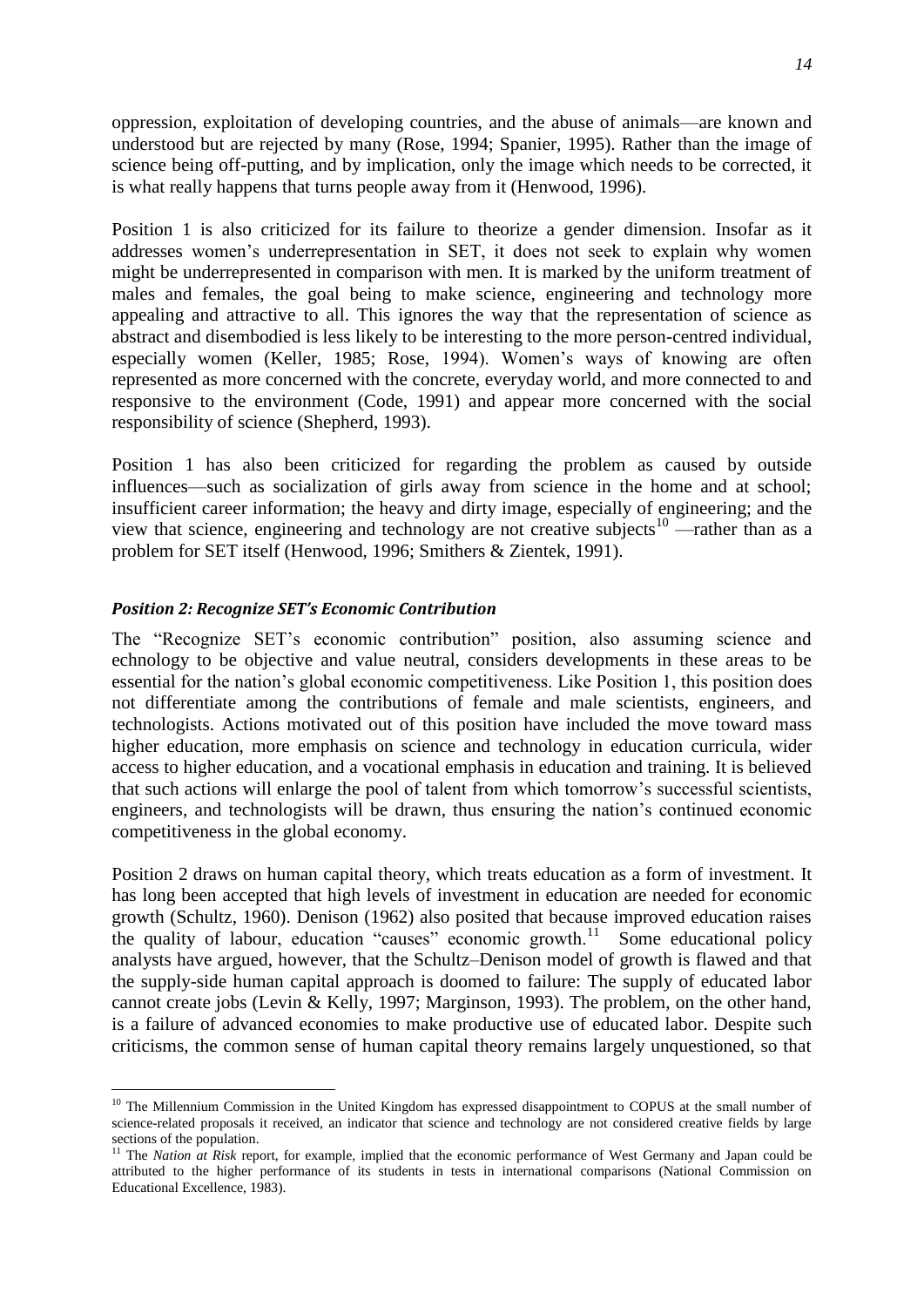when hopes for the economy in a climate of global competition seem to depend increasingly on science and technology, investment in scientific and technological education is seen to be the key to economic growth.

Insofar as this position addresses the underrepresentation of women in science, engineering and technology, again there is no explanation of why such underrepresentation exists, it simply strives to get more women in. The European Union's modernization project, known as Scientific and Technological Europe, considered women to be a hidden reserve in the techno economic project of catching up with Japan and United States (the U.S. formulation of this argument cites Western Europe and Japan) in terms of technological innovation and economic growth (Rose, 1994). However, they simply cast the problem of the underrepresentation of women in SET as a question of increasing the flexibility of the labor market and skills training. Henwood (1996) criticized the lack of explanation for the underrepresentation of women in such initiatives as WISE, an initiative launched in 1984 in the United Kingdom which has promoted hundreds of large and small initiatives to encourage girls and women into SET. Henwood cited WISE's claim that the nation's "desperate need" of scientists and engineers at a time when the number of school leavers was tumbling could only be solved by recruiting more girls. She implied that this representation of girls as the "only source" also implies that women are the "last resort." Furthermore, she argued that the "needs of industry" were certainly paramount in these initiatives rather than concerns for social justice.

A second gender-differentiated aspect of Position 2 is the status of the subjects and perceptions of the economic rewards that such careers can bestow. Evidence in Henwood (1998) suggests that women who choose SET subjects are consciously preparing for men's work, which has a higher status and a greater economic reward than women's work. In the United States, under a quarter of the doctorates in science are earned by women, and those areas where women are concentrated are the lower status, lower paying, and less secure jobs (Erwin & Maurutto, 1998, citing Byrne, 1993; NRC, 1994). In part, the differential salaries of women and men scientists in higher education can be accounted for by the differential rewards bestowed upon research and teaching: Women are more likely to find themselves in subjects where teaching is a priority, affecting their publication rate, whereas research reaps richer rewards in terms of promotion and tenure (Matyas, 1985; Rose, 1994). The rate of attrition of women in the upper ranks of science and engineering also exceeds that of their male counterparts. Erwin and Maurutto (1998) cited evidence that women from minority groups experience even more pronounced inequities in education and career opportunities.

As in the "Public understanding of science" position, advocates of Position 2 often see the problems as lying outside of SET, favouring explanations that turn upon early socialization or innate ability. What this position fails to address most strikingly is the attrition rate of women in the sciences. Despite the numbers of technically competent and scientifically wellqualified women entering higher education, relatively few proceed to higher levels (Erwin & Maurutto, 1998; Keeves & Kotte, 1996).

### *Position 3: Promote Equality of Opportunity*

The "Promote equality of opportunity" position marks a shift in the theoretical formulation of the problem of women's underrepresentation in SET. While still viewing science and technology as inherently objective and value neutral, this position includes an analysis of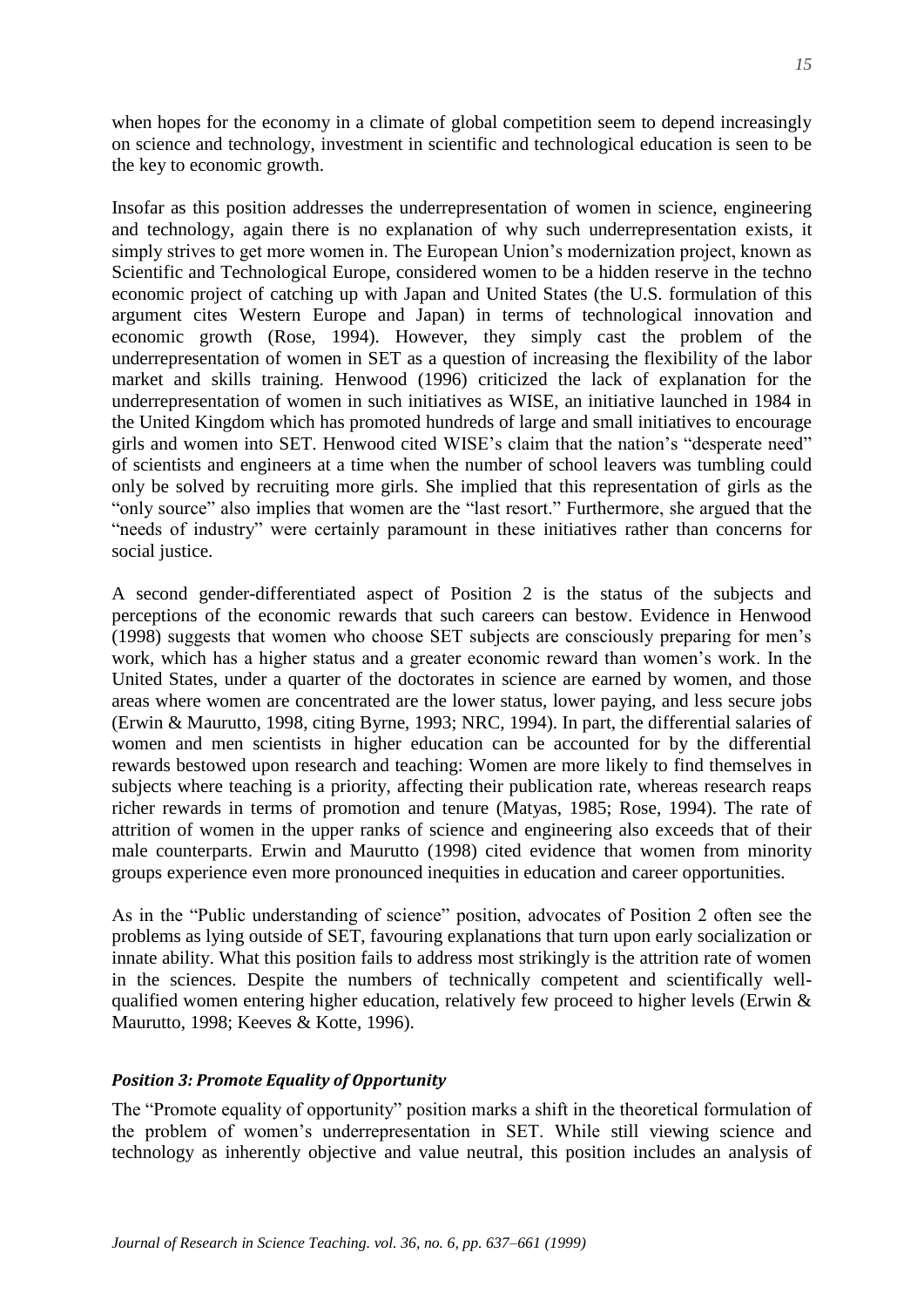gender in its assessment of the problem, primarily focusing on structural obstacles to women's equity.

Historically, this position represented a major leap forward in how the underrepresentation of women in SET was perceived and addressed. The sex/gender system $^{12}$ , which structures inequalities of virtually all social life, is recognized as constituting a major part of the problem of women's underrepresentation in SET. The general view is that while boys are socialized to aspire to scientific and technological activities and careers, girls are socialized to aspire to traditional female roles such as mothering and the caring professions. The masculine stereotypes of science, engineering and technology do not tend to attract girls and women, and perhaps more important, stereotyped notions of women's abilities, interests, and potential serve to justify their exclusion from progressing in science, engineering and technology, particularly at higher levels.

Theoretically, this position is related to that of feminist empiricism, as first identified by Harding in her study of feminist epistemologies of science, *The Science Question in Feminism* (1986). Harding noted how feminist researchers in biology and the social sciences had identified sexist and androcentric research findings which were the direct result of bias on the part of male scientists (for example, making generalizations about humans based only on data about men). However, feminist empiricism defends the methods of science, believing they can be used to correct the errors produced by gender ideology.

Adherents to Position 3 believe that more women should enter SET, both to fulfil their own potential and to help break down the existing masculine stereotypes of scientists and engineers. Social justice and equal opportunities arguments are used to justify offering girls and women the same opportunities as males in pursuing careers in SET. This position is related to similar liberal approaches in other areas of society—education, business, and law where it is argued that special efforts are needed to allow equal numbers of women to enter and progress in historically male-dominated fields.

Initiatives for increasing the representation of women in SET, motivated by these concerns, include media campaigns to change the image of science, engineering and technology, Girls into SET and Women into SET programs, and the provision of role models, mentors, and career information and guidance for women. While such initiatives have been in place for several years now, and have certainly afforded many individual girls and women with valuable opportunities to learn about and embark upon careers in SET, it must be said that these efforts have been largely unsuccessful in greatly increasing the proportion of women studying and teaching SET in higher education (Figures 2 and 3).

Critics of this position identify several reasons why this may be so. The main criticism of Position 3 is that it operates from a deficit view of women, i.e., a tendency to see women as the problem. Because this position aims to get more women into SET, the emphasis is put on girls and women to take up opportunities in science and engineering. Such a position ignores the experiences of many women in SET who are marginalized, discriminated against, and even harassed in an overwhelmingly male-dominated environment (Devine, 1992; Erwin & Maurutto, 1998; Hall & Sandler, 1982; Narek, 1970; Spanier, 1995). Much evidence exists to show a general hostility toward women in engineering and technology, in particular (Carter &

<sup>&</sup>lt;sup>12</sup> Code adds: "The 'system' manifests itself differently in different social and political groups; it varies along economic, racial, religious, class and ethnic lines. But some such system is in place in every known society, where it functions to produce relations of power and powerlessness" (1991, p. 68).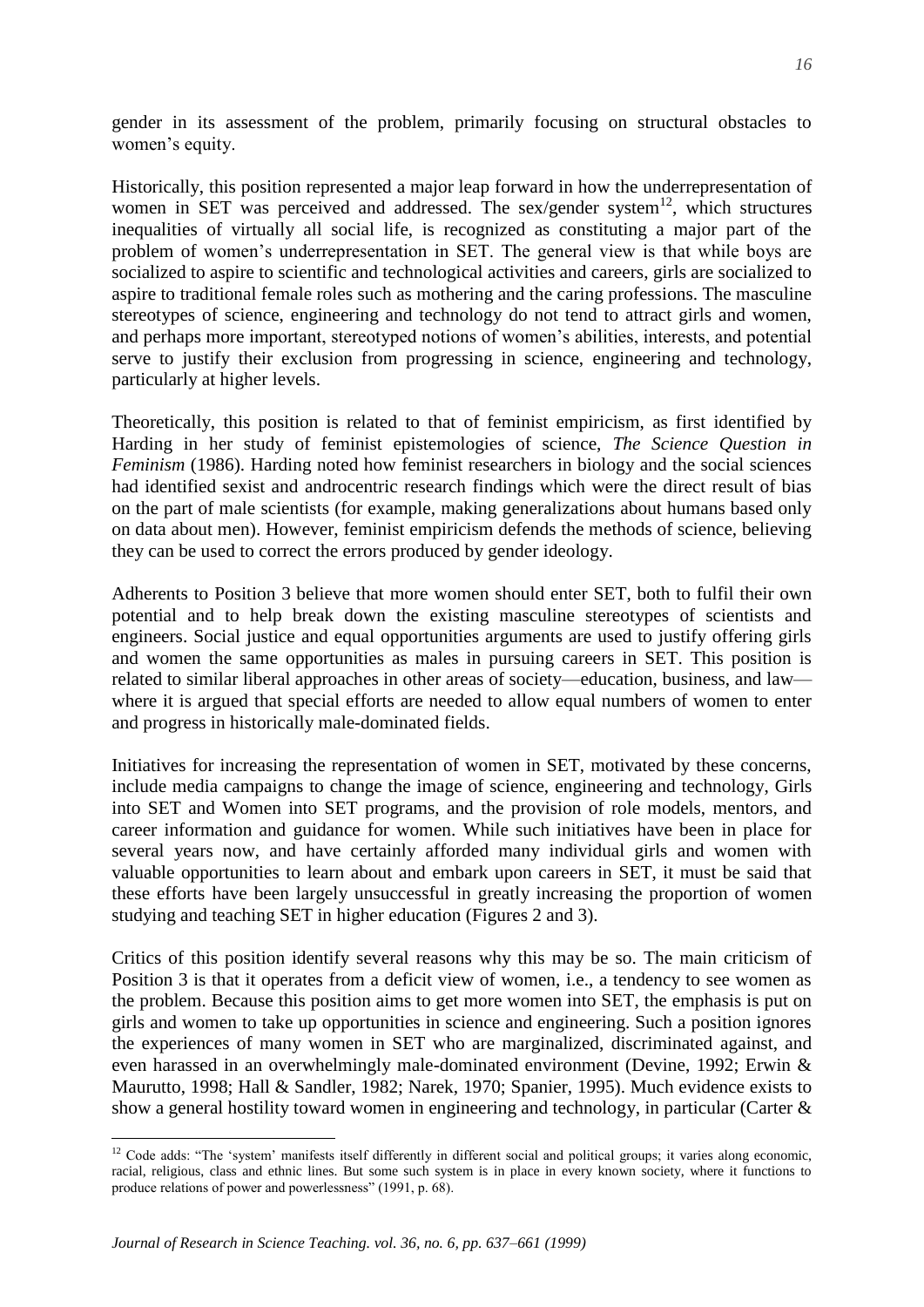Kirkup 1990; Cockburn, 1985; Hacker, 1989; Kirkup & Smith Keller, 1992; Wajcman, 1991). Thus, girls and women are encouraged to adapt to fit into SET, rather than challenging the masculine culture of science and technology—in other words to cope in SET, as is.

Henwood (1996), citing Devine (1992), argued that equal opportunities approaches are interpreted by management in the short term by "fixes" at the point of entry (e.g, changing selection procedures) rather than permeating the culture of the workplace and addressing all constraints facing women in a male-dominated environment. Citing considerable research evidence in support of her argument, Henwood characterized the equal opportunities approach as "short" and "liberal" rather than "long" and "radical."

Position 3, like other liberal feminist approaches, has been criticized for setting equality as the goal for women. Equality implies acceptance of existing norms and standards, something which its critics consider an unsatisfactory goal for women. A deeper analysis of equality in educational policy by Lips (1990, p.19) explored the notion that equal treatment may produce vastly different results: "What is taken to be equal treatment may only appear to be equal or fair because of an unacknowledged linear assumption that the 'same to each' (treatment equity) is synonymous with the 'same for each' (effects or results equity)." Furthermore, any attempt to offer special treatment to women marks them as different and deficient (the root of the problem) and offends against the principle of "equal opportunities" in obtaining unwarranted favour (Henwood, 1996). In addition, as with other liberal policies, approaches arising from Position 3 are often seen as focusing too heavily on the concerns of white, western, middle-class women, rather than women of all races, cultures, and classes, and underrepresented male groups.

Another major criticism of Position 3 (as well as the earlier positions) is that it fails to subject the fields of science, engineering and technology to critical analysis. During the past 20 years, a rising tide of critical analysis has challenged science's claims to objectivity and neutrality. There exist many criticisms of the contention that the scientific community is representative of the gender, racial, or class diversity in society, and therefore of the possibility that it can be objective and neutral, or that the context in which studies are undertaken is neutral (Birke, 1986; Fausto-Sterling 1992; Gould, 1981; Haraway, 1989; Hubbard, 1988; Merchant, 1980; Rose & Rose, 1976; Rose, Lewontin, & Kamin, 1984). Drawing on work by Harding (1986) and Hubbard (1988), Duran stated it bluntly: "contemporary science's failure to acknowledge that it, too, is driven by social forces beyond its control and is responsive to social conditions that it pretends to ignore leaves us with science-as-lie" (1991, p. 92). In particular, Position 3 leaves the masculine values, theories, practices, and culture of science and technology untheorized and unchallenged.

Despite these criticisms, Position 3 can be seen as an essential step in the evolving understanding of the issues, enabling more long-term or radical approaches, such as those described in Positions 4 and 5.

### *Position 4: Subject SET to Critical Analysis*

The fourth position, "Subject SET to critical analysis," also represents a major leap forward in how the underrepresentation of women in SET is perceived and addressed. Position 4 addresses the fundamental shortcomings of Positions 1–3 in that it shifts the focus of analysis to SET itself; science and technology are no longer considered to be neutral and objective.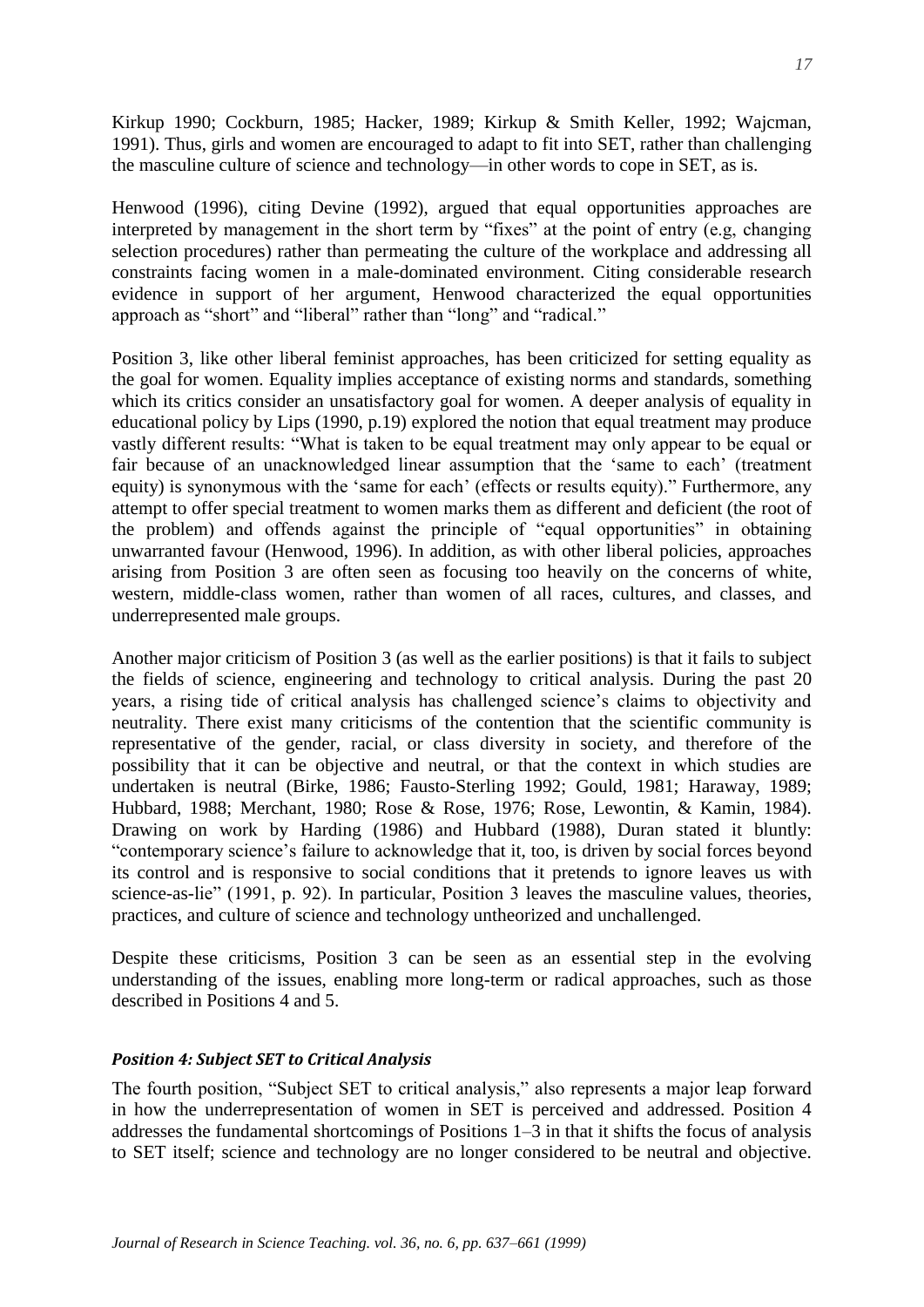Women's underrepresentation in SET is considered to be largely the result of inherent bias within the social construction of science, engineering and technology.

This position is related to feminist standpoint epistemology as first identified by Harding (1986), drawing on work by Rose, Hartsock, Flax, and Smith. In essence, the standpoint approach holds that "there is no one position from which knowledge can be developed, but some positions are better than others" (Longino, 1996). In particular, in societies where power is organized hierarchically—by race, class, and gender—the view of reality from the perspective of the powerful is more partial and distorted than that available from the perspective of the dominated. According to feminist standpoint theory, then, women's subjugated position offers them a perspective different from and more complete than that of males. Science and engineering incorporate stereotypically masculine values, practices, and cultures—because of their history, practitioners, and locations. It is not surprising, then, that many more women than men resist entering SET and leave it more readily, since their vision of science/technology must be struggled for (Hartsock, 1983) and therefore their place in it precarious.

Position 4 can be viewed, historically and conceptually, as an essential step in moving from Position 3 to Position 5. Harding herself wrote: "It is true that first we often have to formulate a 'woman-centered' hypothesis in order to comprehend a gender-free one" (1986, p. 138). Adherents of Position 4—and their proposals for change—are varied, ranging from separatists, who believe women should reject science and technology "as is," to reformists, who believe women can and should enter SET so that it can be reformed. Separatists consider that because the social structure of SET is biased, adding more women into the field will only strengthen divisions of class and race among women. These theorists often criticize specific technologies and applications of science, such as military and reproductive technologies, and advocate the development of a new sort of science, one which is woman-centered or "gynocentric" (Bleier, 1984; Hubbard, 1988). Although such a position addresses many of the criticisms of Positions 1–3, in that it attempts to theorize gender as well as recognize science and technology as socially constructed, it has many critics. Most target its tendency toward biological determinism and to overlook differences among women (Duran, 1991; Harding, 1986; Longino, 1996). Those who advocate gynocentrism or separatism have been criticized as being unrealistic: How can science and technology change if women do not enter these fields to change them? Such a position leaves little space for negotiation or resistance (Longino, 1987).

Some advocates of Position 4 believe that by entering the existing science, engineering and technology professions, women could create better, more inclusive science and technologies, based on their unique standpoint (Harding, 1991; Longino, 1987). Many of these draw on and develop feminist standpoint theories, while others have developed more sophisticated feminist empiricist philosophies (Longino, 1996). Whatever its epistemological roots, however, this stance aims not simply to substitute "women-centered" for "man-centered," but rather to provide "a basis for a more accurate understanding of the entire world" (Riger, 1992, p. 733). It is this approach which leads directly to Position 5.

One of the strengths of Position 4 is its inclusion of reflexive practice as part of the task of critical analysis. Not only are the assumptions, practices, and cultures of SET subject to analysis, but past and present projects advocating change for women are also examined. As Rose (1994) noted, liberal approaches to increasing the representation of women in SET those we have identified as arising from Position 3—such as WISE and Girls into Science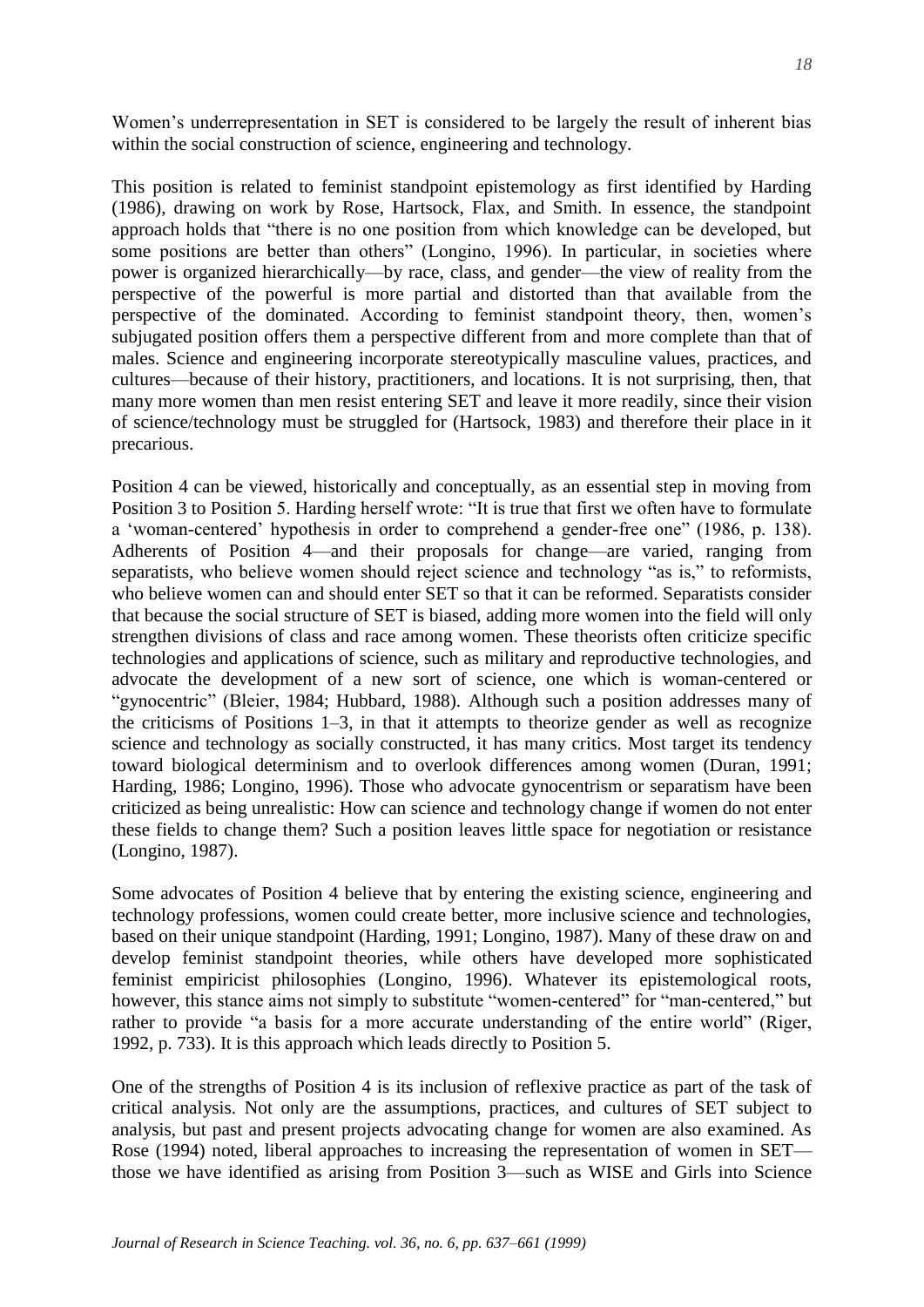and Technology (GIST) have been justly criticized in feminist circles. Rose (1994) cited the notable example of Alison Kelly, of the GIST project in the United Kingdom:

Alison Kelly, as the sociologist within the GIST study, subsequently wrote an autocritique of her 1982 paper in which she largely accepted the structuralist view of education and the feminist critique of the sex/gender system. She wrote, "I would put more emphasis on the role of the schools in dissuading girls from science, and less on the girls' internal states. The article suggests that it is necessary to change the image of science. I now think that it is necessary to change *science*" (Kelly, 1985, p. 114).

Whatever the actions proposed, however, this perspective considers critical analysis and the development of theories about science, engineering and technology to be essential in effecting change. These, it is believed, should be initiated both within and outside SET. As Lorraine Code wrote, "the purpose of feminist critiques is to reveal the limitations of the methodology, to open possibilities of theoretical and methodological pluralism" (1991, p. 159).

### *Position 5: Change SET Culture*

The fifth and final position we identified in the conceptual framework is to change the overall culture of science, engineering and technology, i.e., "Change SET culture." This position is rooted in the same basic assumptions as Position 4, and essentially springs from feminist critiques of SET. The emphasis here is on creating a more inclusive SET culture and learning environment, notably in higher education.

Position 5 is based on a critical understanding of the dialectic between the social construction of science/technology and gender. Theorists have pointed out that women's alienation from technology, in particular, is a product of the historical and cultural construction of technology as masculine. Within the western or Eurocentric view, technical competence constitutes an integral part of stereotypical masculine gender identity, and masculinity is constructed partly through technical competence. As a corollary to this, the idea that women lack technical competence is a powerful sex stereotype in Western culture, and lack of technical competence constitutes an integral part of feminine gender identity (Cockburn, 1985; McIlwee & Robinson, 1992; Wajcman, 1991). As a number of theorists have pointed out, the stereotypes of masculinity in Western society and the stereotypes expected in an engineer or scientist are essentially identical, i.e., to be logical, abstract, nonemotional, independent, active, and competitive (Benston, 1992; Harding, 1991; Kramarae, 1988).

Such an analysis has significant implications for women who enter SET. Women scientists, engineers, and technologists may experience a conflict between their feminine gender identity and the masculine culture of SET (Cockburn, 1985; Turkle, 1984; Wajcman, 1991). This helps explain the extreme gender imbalance in engineering, computing, and physics, as compared with the less technological or hard sciences. In addition, this position addresses the failure of liberal programs for change; i.e., girls and women are seen as actively resisting some sciences and technology for valid reasons rather than having misconceptions about the image of such disciplines.

Actions proposed by adherents of this position suggest a complete reframing of the problem of women's underrepresentation in SET. Women's agency in choosing SET, or not, is recognized: The culture will not be changed merely by the inclusion of more women.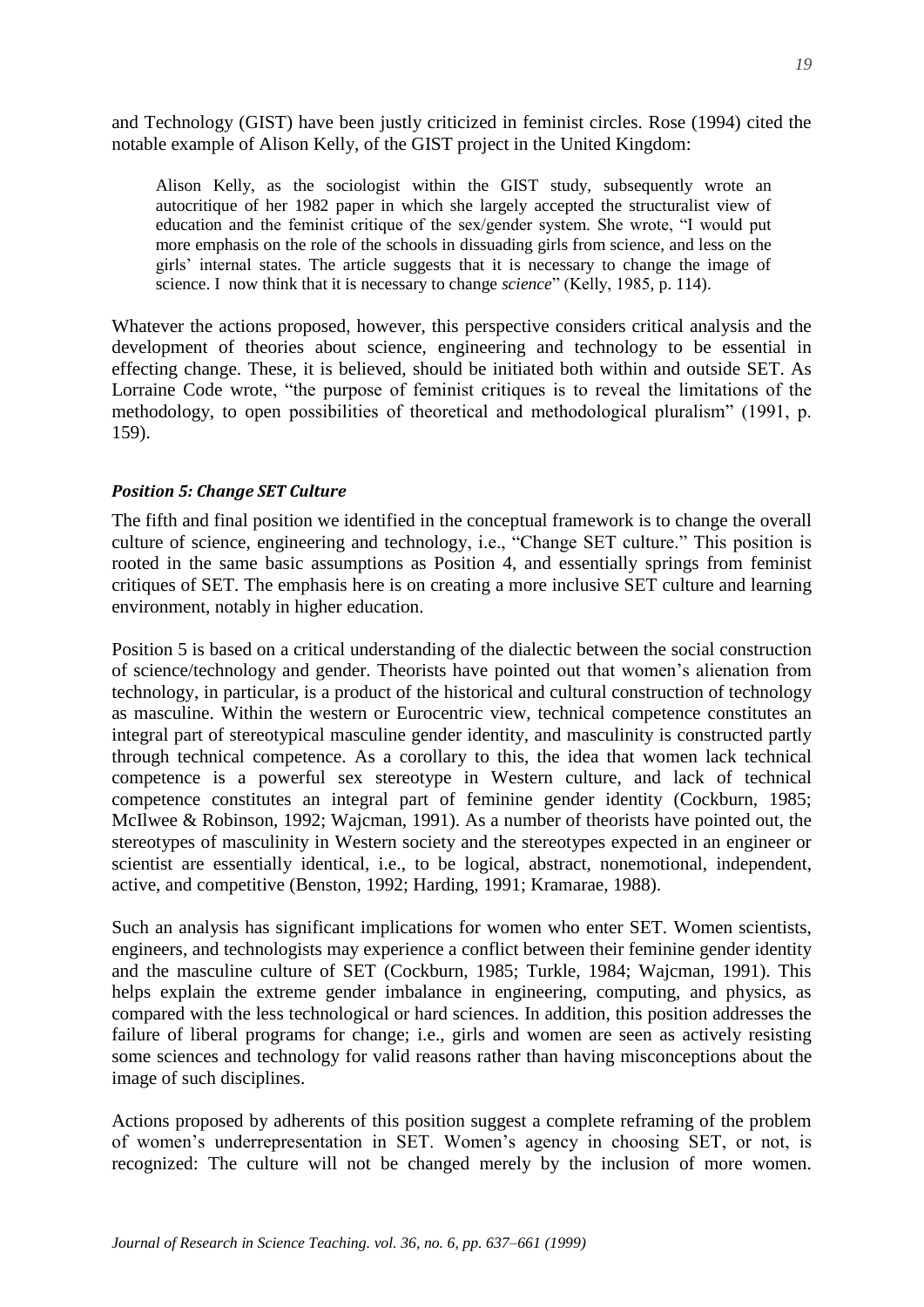Proposed solutions centre instead on addressing both sides of the conflict between feminine gender identity and the masculine culture of SET. Efforts are endorsed which challenge all forms of gender role socialization (as thwarting the full development of both females and males) and which also challenge the masculine culture of SET.

Actions proposed by Position 5 include curricular and pedagogical changes, as well as training to increase the awareness of SET teaching staff. Proposed curricular changes, designed to appeal to women as well as a larger pool of men, include humanistic and socially oriented features within courses, flexibility in course options, emphasis on communication skills and technology assessment, and history of science/technology (Bennett, 1994; Rosser, 1990). Changes in teaching and learning strategies include the adoption of holistic, participative, and gender-inclusive approaches which can engender an ownership of learning and a feeling of confidence in all students. Specific strategies may include broadening the range of teaching and learning methods, encouraging student interaction, teaching teamwork skills, and making more explicit links between theoretical and practical learning (Moxham & Roberts, 1995; Roychoudhury, Tippins & Nichols, 1995). Some institutions are also currently devoting resources to gender equity training to address the issue of gender equity in the classroom (Cronin et al., 1997, pp. 21–22; Henes, 1994; New England Consortium for Undergraduate Science Education, 1996). To deal with an increasingly diverse student body, teaching staff can raise their sensitivity to avoid gendered and racist language, sexist behaviours and sexual harassment, helping to create a classroom climate that is more conducive to learning.

Position 5 is less studied—and more controversial—than the earlier positions. In their assessment of various approaches to women in SET, however, Gill and Grint (1995) considered this position to be more robust theoretically than earlier positions: The understandings of both gender and science/engineering/technology are sophisticated and the emphasis is on the relation between them. The dilemma posed by comparing Positions 3 and 4—i.e., should we encourage more women into SET or should we critique and reform SET is answered in the affirmative. Position 5 aims to be a both/and rather than an either/or approach to the problem of women's underrepresentation, incorporating the strengths of Positions 3 and 4.

### *Reaction to the Conceptual Framework*

The conceptual framework received widespread support from the advisory groups supporting the Winning Women project. Most advisory group members said they found the framework valuable as a larger context within which to consider various Women in SET initiatives. This included both individuals who had and had not instituted and participated in such initiatives in their own universities/departments. A dissenting opinion was held by two scientists who reacted negatively to our description of Position 4 as "subject SET to critical analysis" (criticism being perceived as negative in the scientific paradigm). One member of the Participation Advisory Group, a female lecturer in computer science, responded to the movement or growth in awareness captured in the description of the five positions:

Having been involved in the 'women into' line for many years, I realise how we have changed our emphasis, and will continue to do so. A solution for today is not one for tomorrow. That does not mean either that previous ways were wrong, but we have developed a movement during the process, and have been adapting in the light of experience and culture.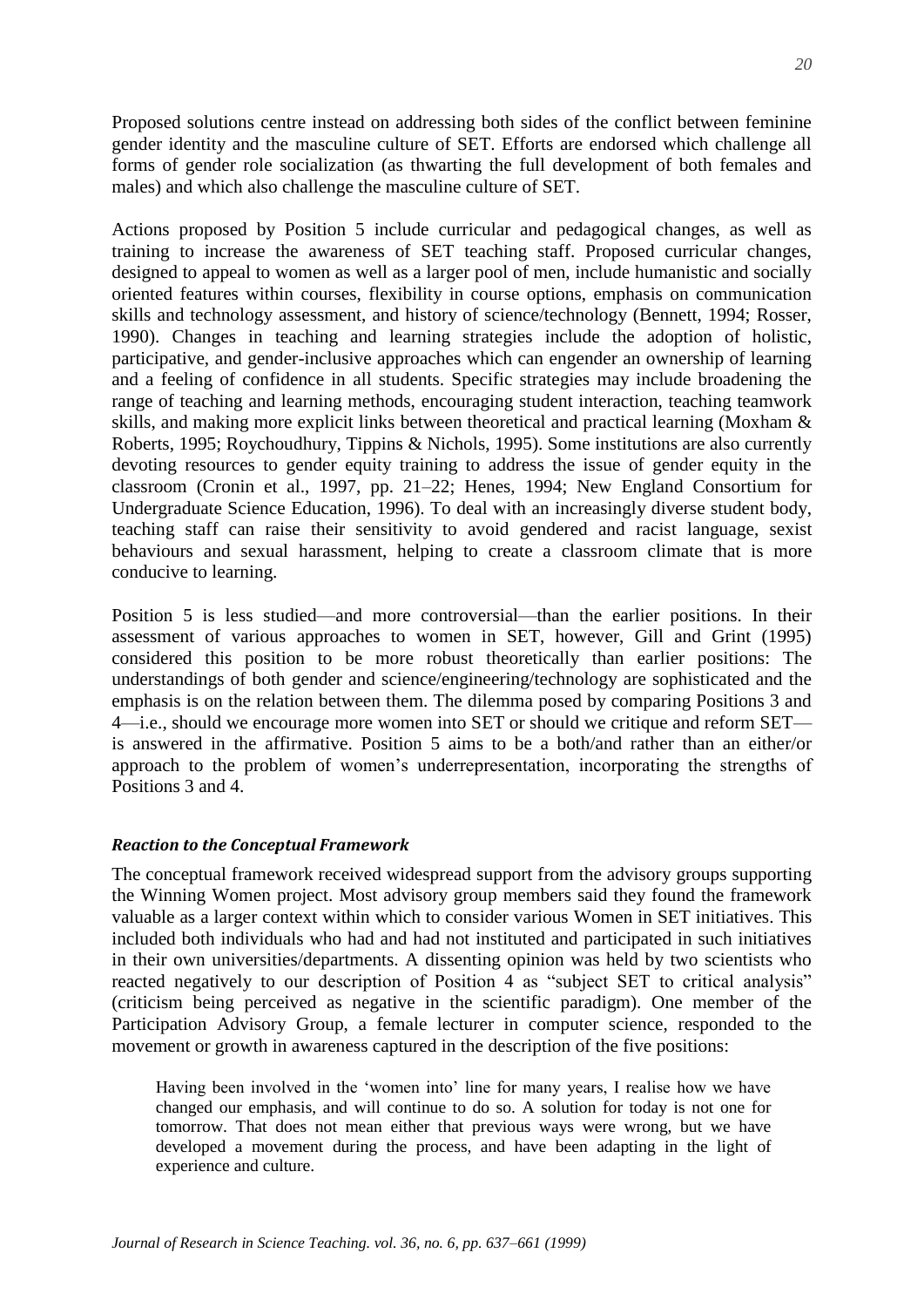Based on this positive feedback from our advisory groups, especially the key participants who would be likely to implement the findings of the Winning Women research project in their own institutions, we considered this conceptualization to be a central element of our research findings. Our view, supported by the advisory groups, was that the conceptual framework would allow various types of initiatives to be considered, and their likely impact assessed, to make best use of limited resources to effect positive change.

The conceptual framework was not accepted by the project funders, however. Despite our efforts to ground our findings by establishing the basis of the problem we were addressing, through quantification and explication of its nature theoretically, these were rejected as being too academic and too critical for the purposes of the project.<sup>13</sup> The discussion which ensued between the funders and researchers made it clear that the definition of good practice which the researchers had used was not one shared by the funders. They did not favour our making judgments about the value or likely effectiveness of any initiative. In effect, dialogue established that what the funders wanted was a catalogue of initiatives which had been tried, an inventory produced in a value-free fashion—in essence, "good practice" defined simply as "practice." Three guides have been produced to this more limited specification, but with the support of our advisory groups, a concise statement of the philosophy underlying various initiatives, at least, was included in each guide (Cronin et al., 1997; Duffield et al., 1997; Higgins et al., 1997).

## **Conclusions**

<u>.</u>

To enable real and lasting change to be brought about in the recruitment into, and retention of, women in SET in higher education, the Winning Women project team gathered accurate and up-to-date data, interpreted them, and presented them in a way which clearly illustrates the extent of the underrepresentation of women. We sought to describe the numerous and interdependent causes of the problem of women's underrepresentation. We also gathered information about a range of initiatives which have been tried in the United Kingdom and elsewhere. To link these three strands of our inquiry and help us to understand how particular types of initiatives might help, we developed a conceptual framework in which to locate them.

We found the conceptual framework helpful in refining our thinking about the gendered politics of the definition of, and access to, what counts as knowledge in science, engineering, and technology. The framework enabled us to describe various perceptions of the problem of women's underrepresentation in SET, locate each type of Women in SET initiative, and explain and speculate on its appropriateness and likelihood of success, particularly highlighting possible sources of resistance. As noted earlier, any particular initiative may be seen to be motivated by one or more of the positions identified. For example, many equal opportunity initiatives (Position 3) also stress the broader need for more qualified scientists and engineers so that the national economy can remain competitive (Position 2).

We recognize that certain aspects of the conceptual framework are very controversial, as evidenced by our conflict with the project funders over the inclusion of this analysis in the Winning Women guides. However, we have found it useful in mapping the complex terrain

<sup>&</sup>lt;sup>13</sup> Feedback was obtained in various (specified) meetings and communications between the project team and the project funders.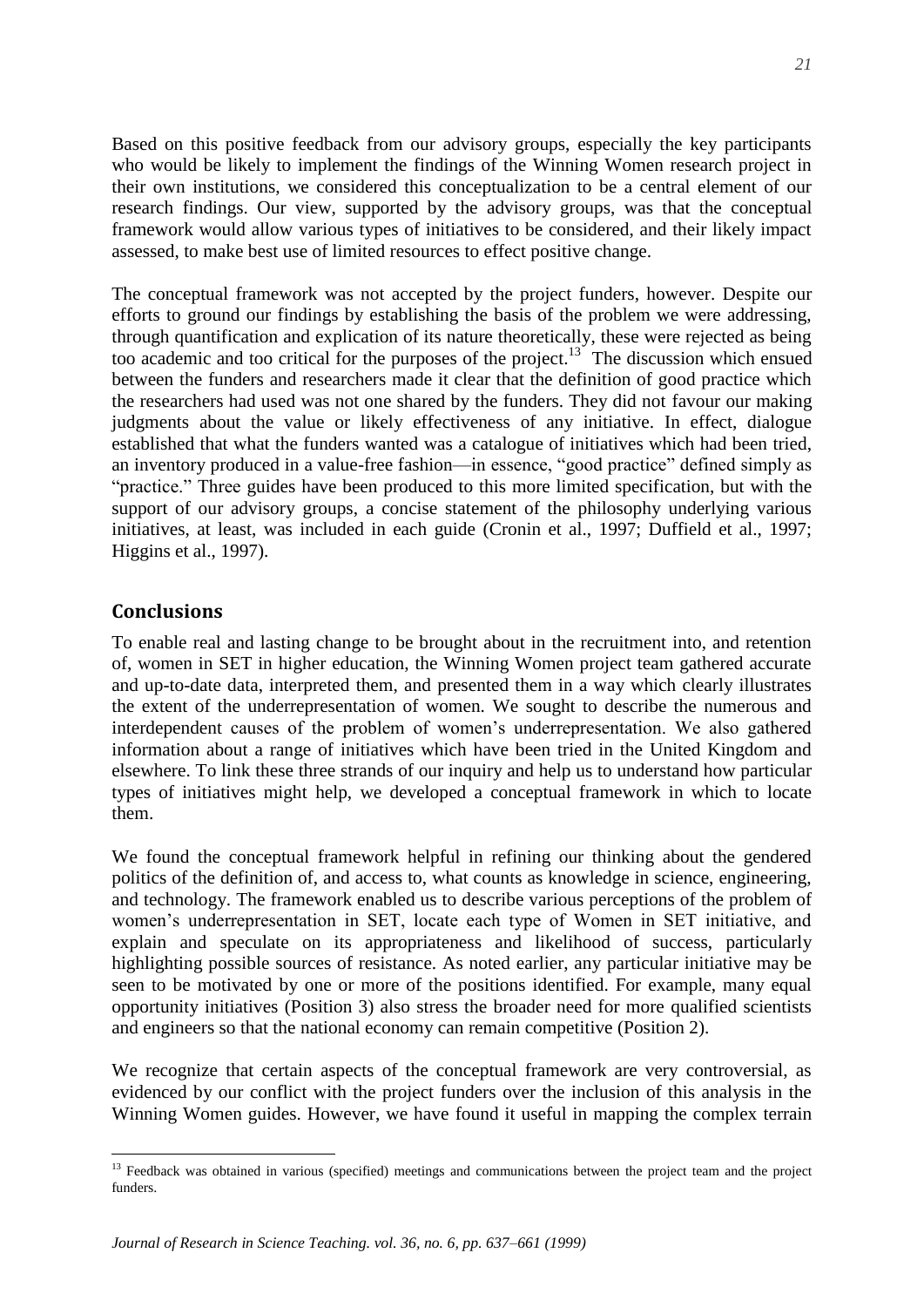of addressing women's underrepresentation in SET. The framework helps us to explain the intractability of women's underrepresentation. Most of the initiatives which have been tried in the past 2 decades, and which we have demonstrated have not achieved a significant stable increase in the participation of women, in Scotland at least, arise from Positions 1 through 3. They treat the problem as one of a deficit on the part of girls and women, and those who prepare them for higher education. We believe that such approaches are insufficient.

Position 3 represents a fulcrum which permits a shift in emphasis: in a reformulation of Sandra Harding's language, from a "woman problem in SET" (i.e., how can women fit into SET) to "a SET problem for women" (i.e., how can SET become more inclusive of women and other currently underrepresented groups). Position 3, however, has been criticized (particularly in more recent feminist analysis) for being too conservative and not subjecting SET to critical analysis. Harding (1993, p. 53), however, argued that the "radical nature" of feminist empiricism should not be underestimated; its conservatism makes it possible for many people to grasp the importance of feminist research.

Position 4 represents a second key shift in perception of the problem, taking on board the need to subject science and technology to critical analysis, e.g., to recognize how the values and practices of SET serve to exclude women and others. We believe that this step points to a positive way forward for women in SET. Since powerful arguments have been adduced to show how science, engineering and technology have been socially constructed, so, too, can these disciplines be reconstructed to be more inclusive. Researchers who advocate Positions 4 and 5, which begin to subject science, engineering and technology to critical analysis and challenge it to change, are entering a political minefield. Yet, we believe it necessary to open up this important area of debate. At present, we believe that initiatives arising from Position 5 represent the best chance of progress.

We recognize that representing a convincing theoretical chart of the terrain is but one stage in the process of change. Much remains to be done to clear the obstacles to women's full participation in science, engineering and technology in higher education.

### *Postscript*

In summer 1998, following publication of the Winning Women guides, SHEFC announced that it was to fund developments in the Women in Science, engineering and technology initiative on a rolling basis, supporting the work with £100,000/annum. A prominent theme among the speakers at a seminar held to discuss ways in which to progress the work was that the culture of SET in higher education, indeed the culture of higher education itself, must be changed to enable women's improved participation and progression.

### *Acknowledgements*

The authors gratefully acknowledge the essential contribution to the development of this work from the other members of the Winning Women project team—namely, Maureen Cooper, Jill Duffield, Cassie Higgins and Sheila Watt. They also thank Janet Stack and David Hartley for invaluable feedback and advice on the manuscript. They are also grateful for the valuable feedback and discussions on early versions of the conceptual framework which they had with several members of the Participation Advisory Group: Jean Barr, Rosemary Candlin, Jim Hewit, Ena Maguire, Ursula Martin, Pennie Ottley, Maggie Pollock and Carol Trager-Cowan.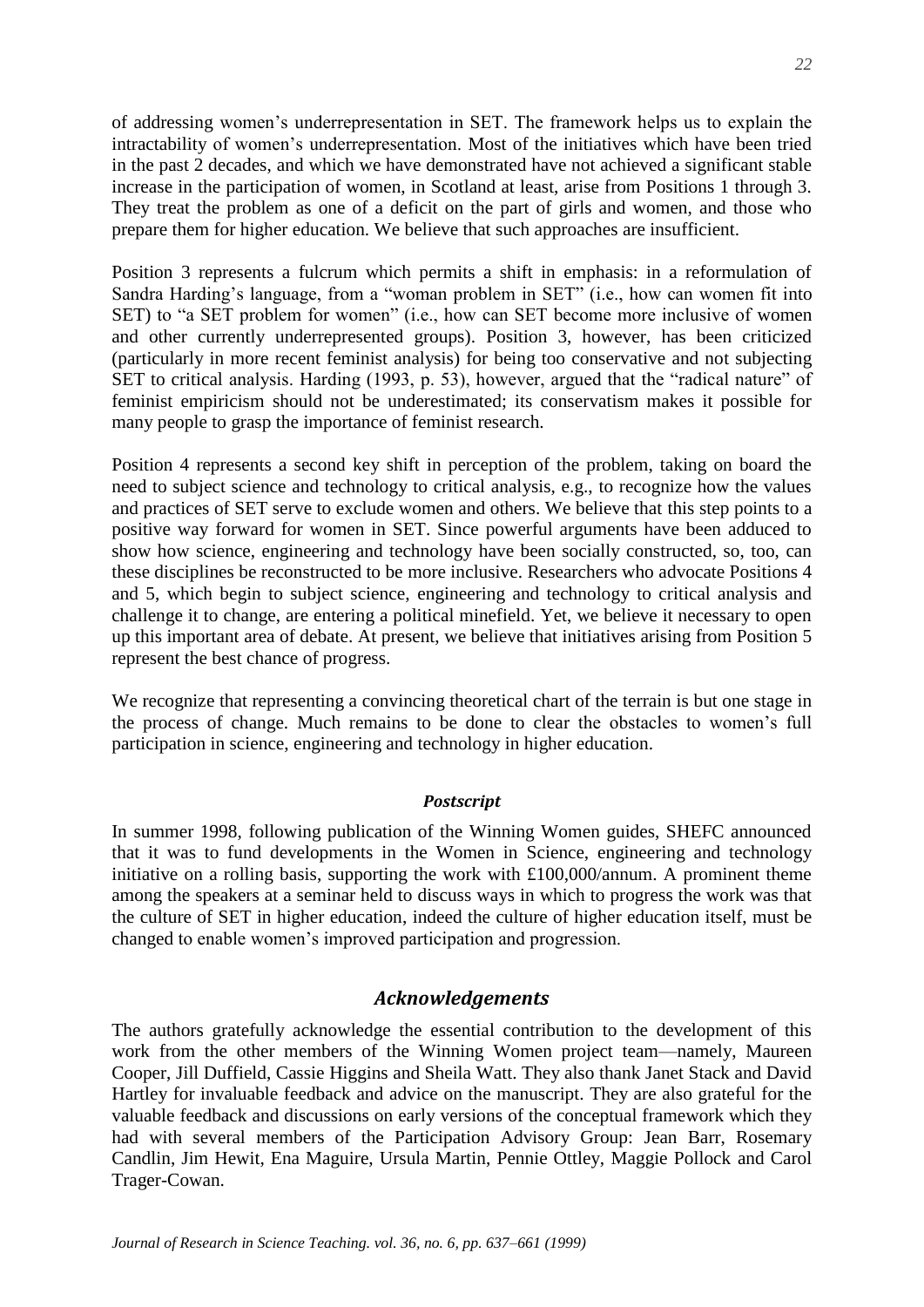#### **References**

Ainley, M. (Ed.). (1990). *Despite the odds*. Montreal, Canada: Vehicule Press.

- Barber, L.A. (1995). U.S. women in science and engineering, 1960–1990: Progress towards equity. Journal of Higher Education, 66, 213–234.
- Bennett, L. (1994, September). Transforming the engineering curriculum? In Proceedings of the International Conference on the Development and Role of Women in Technology. Beijing, China.
- Benston, M.L. (1992). Women's voices/men's voices: Technology as language. In G. Kirkup & L. Smith Keller (Eds.), *Inventing women: Science, technology and gender* (pp. 33– 41). Cambridge, UK: Polity Press.
- Birke, L. (1986). *Women, feminism and biology: The feminist challenge*. Brighton, UK: Harvester Wheatsheaf.
- Bleier, R. (1984). Science and gender: A critique of biology and its theories on women. New York: Pergamon Press.
- Brainard, S.G. (1992). Student ownership: The key to successful intervention programmes. *Initiatives*, 55, 23–30.
- Brown, N.W., & Joslin, M. (1995). Comparison of female and male engineering students. *Psychological Reports*, 77, 35–41.
- Byrne, E.M. (1993). *Women and science: The snark syndrome*. London: Falmer Press.
- Carter, R., & Kirkup, G. (1990). *Women and engineering*. London: Macmillan.
- Cockburn, C. (1985). *Machinery of dominance: Women, men, and technical know-how*. Boston: Northeastern University Press.
- Code, L. (1991). What can she know? Feminist theory and the construction of knowledge. Ithaca, NY: Cornell University Press.
- Cronin, C., Cooper, M., & Roger, A. (1997). *Participation guide: Women in science, engineering, and technology in higher education*. Edinburgh: Scottish Higher Education Funding Council.
- Denison, E.F. (1962). The sources of economic growth in the United States and the alternatives before us. New York: Committee for Economic Development.
- Devine, F. (1992). Gender segregation in the engineering and science professions: A case of continuity and change. *Work, Employment and Society*, 6, 557–575.
- Duffield, J., Cooper, M., & Roger, A. (1997). *Access guide: Women into science, engineering, and technology in higher education*. Edinburgh: Scottish Higher Education Funding Council.
- Duran, J. (1991). *Toward a feminist epistemology*. London: Rowman and Littlefield.
- Engineering Council. (1995). *Women into science and engineering* (fact sheet 4). London: Engineering Council.
- Erwin, L., & Maurutto, P. (1998). Beyond access: Considering gender deficits in science education. *Gender and Education*, 10, 51–69.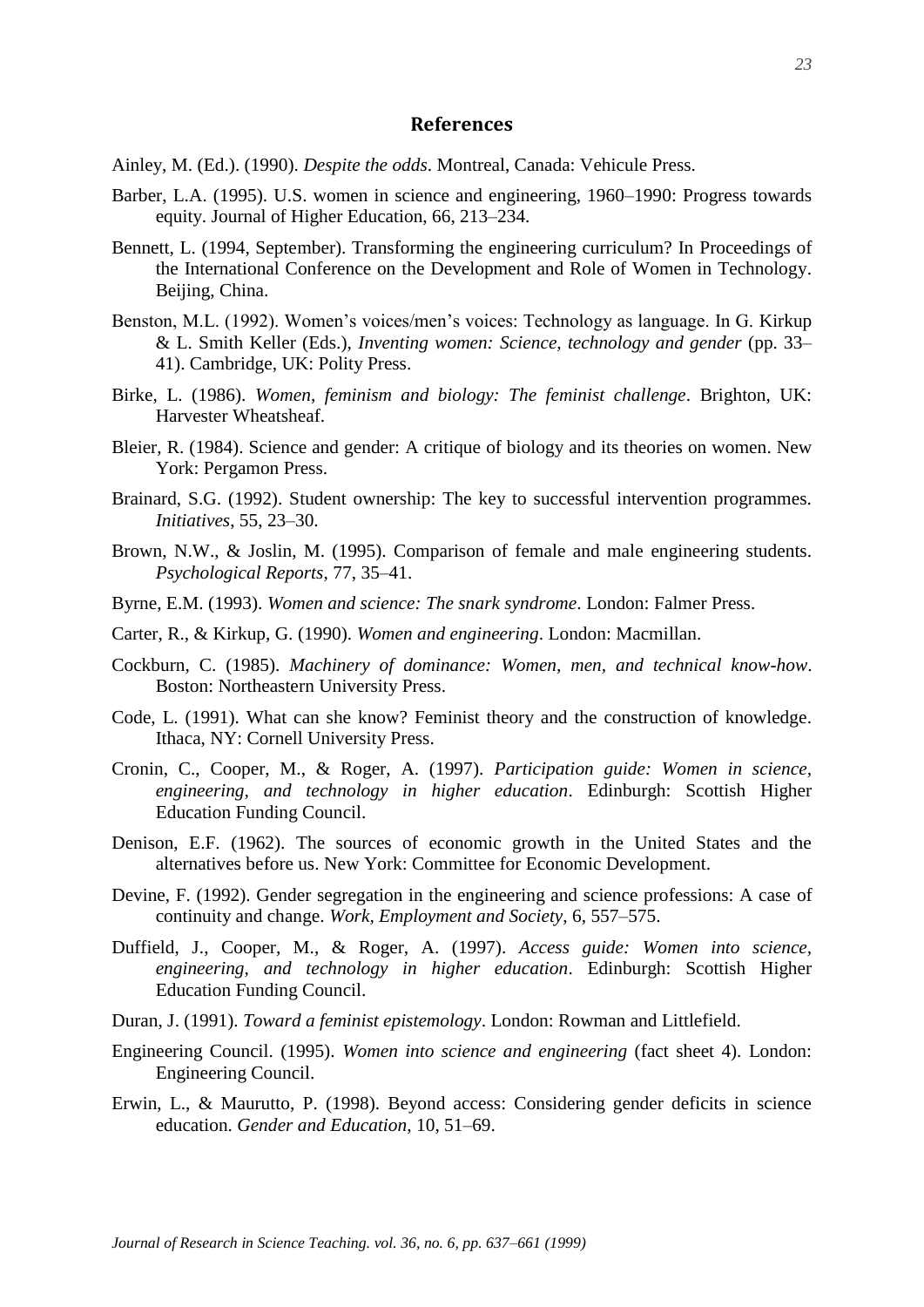- Etzkowitz, H., Kemelgor, C., Neuschatz, M., & Uzzi, B. (1994). Barriers to women in academic science and engineering. In W. Pearson & I. Fechter (Eds.), *Who will do science? Educating the next generation*. Baltimore: Johns Hopkins University Press.
- Fausto-Sterling, A. (1992). Myths of gender: Biological theories about women and men. New York: Basic Books.
- Frize, M. (1992). *More than just numbers*: Report of the Canadian committee on women in engineering. New Brunswick, Canada: University of New Brunswick.
- Gill, R., & Grint, K. (1995). The gender-technology relation: Contemporary theory and research. In K. Grint and R. Gill (Eds.), *The gender-technology relation: contemporary theory and research* (pp. 1–28). London: Taylor and Francis.
- Gould, S.J. (1981). *The mismeasure of man*. New York: Norton.
- Hacker, S. (1989). *Pleasure, power and technology*. Boston: Unwin Hyman.
- Hall, R.M., & Sandler, B.R. (1982). *The classroom climate: A chilly one for women?* Washington, DC: Association of American Colleges.
- Haraway, D. (1989). Primate visions: Gender, race and nature in the world of modern science. New York: Routledge.
- Harding, S. (1986). *The science question in feminism*. Ithaca, NY: Cornell University Press.
- Harding, S. (1991). *Whose science, whose knowledge?* Buckingham, UK: Open University Press.
- Harding, S. (1993). Rethinking standpoint epistemology: What is "strong objectivity"? In L. Alcoff & E. Potter (Eds.), *Feminist epistemologies*. New York: Routledge.
- Hartsock, N. (1983). The feminist standpoint: Developing the ground for a specifically feminist historical materialism. In S. Harding & M. Hintikka (Eds.), *Discovering reality: Feminist perspectives on epistemology, metaphysics, methodology and philosophy of science* (pp. 283–310). Dordrecht, The Netherlands: Reidel Publishing.
- Henes, R. (1994). *Creating gender equity in your teaching* [brochure]. Davis, CA: University of California, College of Engineering.
- Henwood, F. (1996). WISE choices? Understanding occupational decision-making in a climate of equal opportunities for women in science and technology. *Gender and Education*, 8, 199–214.
- Henwood, F. (1998). Engineering difference: Discourses on gender, sexuality and work in a college of technology. *Gender and Education*, 10, 35–49.
- Her Majesty's Stationery Office. (1993). *Realising our potential: A strategy for science, engineering and technology* (White Paper on Science and Technology). London: Author.
- Her Majesty's Stationery Office. (1994). The rising tide: A report on women, science, engineering and technology. London: Author.
- Hewitt, N.M., & Seymour, E. (1991). Factors contributing to high attrition rates among science, mathematics and engineering undergraduate majors. Boulder, CO: University of Colorado.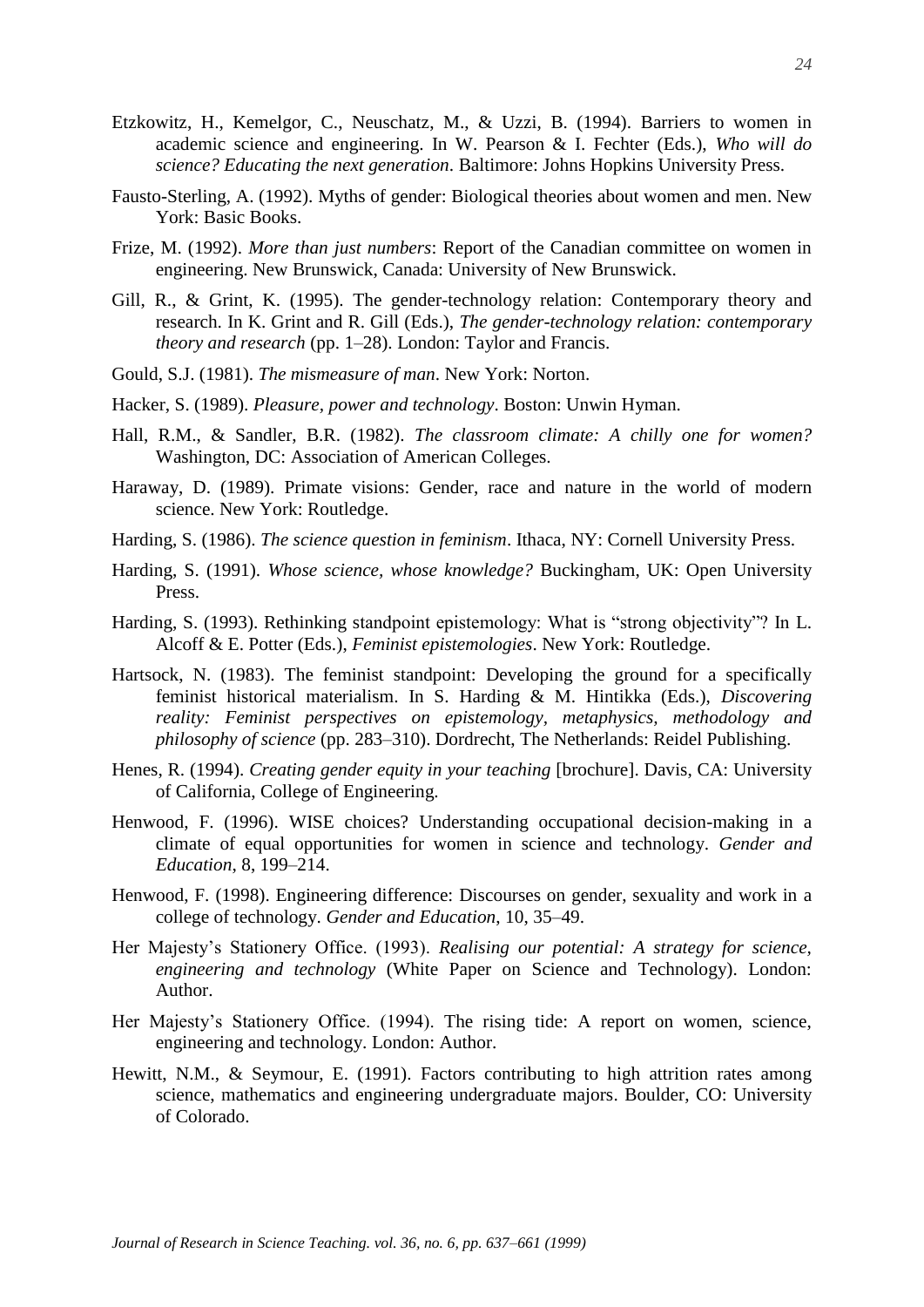- Higgins, C., Watt, S., Evans, R., Cooper, M., & Roger, A. (1997). *Progression guide: Women in science, engineering and technology in higher education*. Edinburgh: Scottish Higher Education Funding Council.
- Hubbard, R. (1988). Science, facts and feminism. *Hypatia*, 3, 114–144.
- Irwin, A., & Wynne, B. (1996). Misunderstanding science? The public reconstruction of science and technology. Cambridge: Cambridge University Press.
- Keeves, J., & Kotte, D. (1996). Patterns of science achievement: International comparisons. In L. Parker, L. Rennie & B. Fraser (Eds.), *Gender, science, and mathematics: Shortening the shadow* (Science and Technology Education Library, vol. 2). Dordrecht, The Netherlands: Kluwer Academic.
- Keller, E.F. (1985). *Reflections on gender and science*. New Haven: Yale University Press.
- Kirkup, G., & Smith Keller, L. (Eds.). (1992). *Inventing women: Science, technology and gender*. London: Polity Press.
- Kramarae, C. (1988). Gotta go Myrtle, technology's at the door. In C. Kramarae (Ed.), *Technology and women's voices: Keeping in touch*. New York: Routledge and Kegan Paul.
- Levin, H.M., & Kelly, C. (1997). Can education do it alone? In A.H. Halsey, H. Lauder, P. Brown, & A.S. Wells (Eds.), *Education: Culture, economy, society*. Oxford: UK: Oxford University Press.
- Lips, H.M. (1990). Bifurcation of a common path: Gender splitting on the road to engineering and physical science careers. *Initiatives*, 55, 13–22.
- Longino, H. (1987). Can there be a feminist science? *Hypatia*, 2, 52–53.
- Longino, H. (1996). Subjects, power, and knowledge: Description and prescription in feminist philosophies of science. In E. Fox Keller & H.E. Longino (Eds.), *Feminism and science* (pp. 264–279). Oxford, UK: Oxford University Press.
- Marginson, S. (1993). *Education and public policy in Australia*. Melbourne, Australia: Cambridge University Press.
- Matyas, M.L. (1985). Obstacles and constraints on women in science: Preparation and participation in the scientific community. In J.B. Kahle (Ed.), *Women in science: A report from the field*. London: Falmer Press.
- Matyas, M.L. (1992a). Overview: The status of women in science and engineering. In M.L. Matyas & L.S. Dix (Eds.), *Science and engineering programs: On target for women?* (pp. 27–39). Washington, DC: National Academy Press.
- Matyas, M.L. (1992b). Promoting undergraduate studies in science and engineering. In M.L. Matyas & L.S. Dix (Eds.), *Science and engineering programs: On target for women?* (pp. 43–65). Washington, DC: National Academy Press.
- Matyas, M.L., & Dix, L.S. (Eds.). (1992c). *Science and engineering programs: On target for women?* Washington, DC: National Academy Press.
- McIlwee, J.S., & Robinson, J.G. (1992). *Women in engineering: Gender, power, and workplace culture*. Albany, NY: State University of New York Press.
- Merchant, C. (1980). The death of nature: Women, ecology and the scientific revolution. London: Wilwood.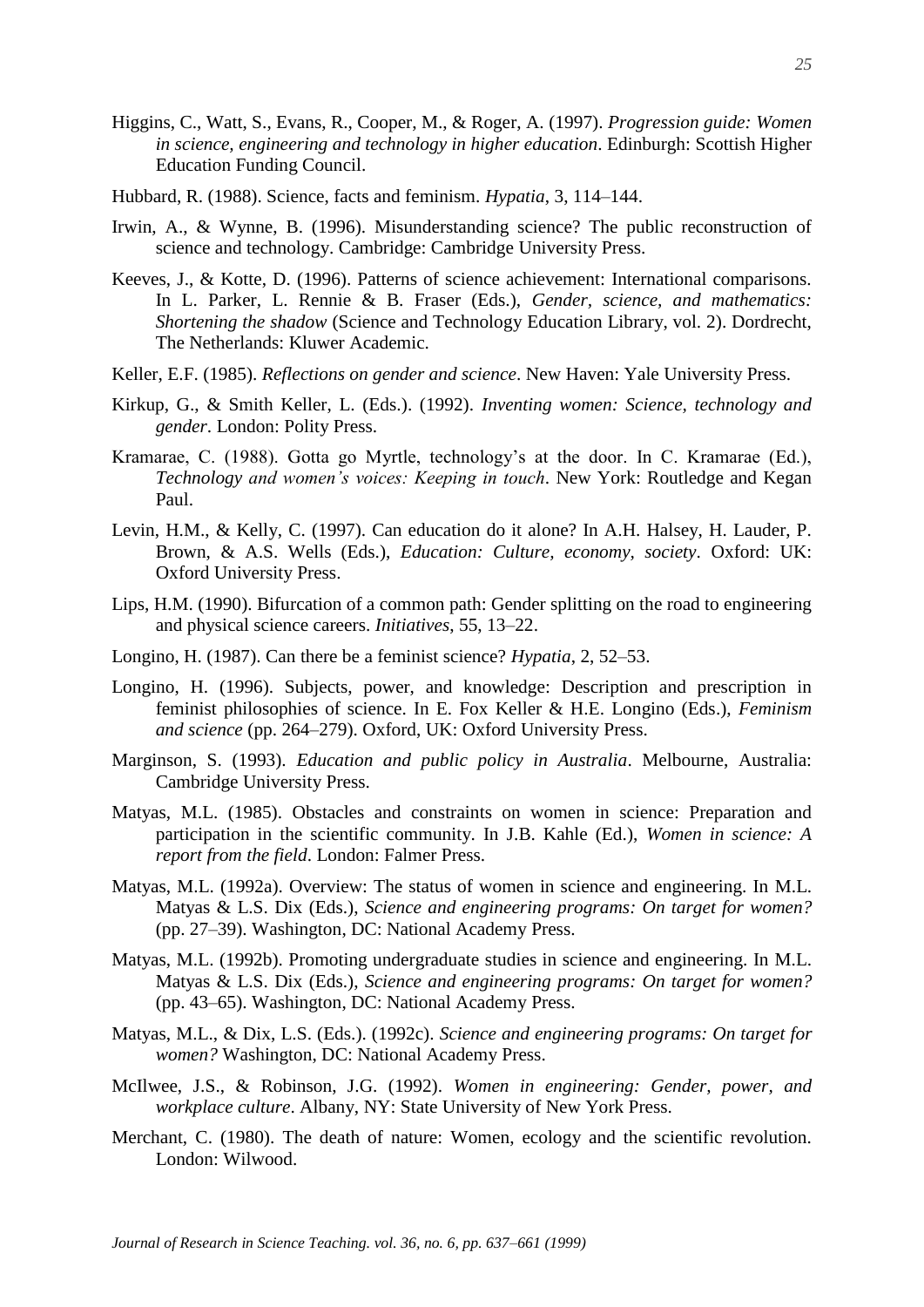- Morgan, C.S. (1992). College students' perceptions of barriers to women in science and engineering. *Youth and Society*, 24, 228–236.
- Moxham, S., & Roberts, P. (1995). *Gender in the engineering curriculum*. Melbourne, Australia: The University of Melbourne, Swinburne University of Technology and University of Ballarat, Equal Opportunity Unit.
- Narek, D. (1970). A woman scientist speaks. In L. Tanner (Ed.), Voices from women's liberation. New York: New American Library.
- National Commission on Educational Excellence. (1983). *Nation at risk*. Washington, DC: U.S. Government Printing Office.
- National Research Council, Committee on Women in Science and Engineering. (1991). *Women in science and engineering: Increasing their numbers in the 1990s*. Washington, DC: National Academy Press.
- National Research Council, Committee on Women in Science and Engineering. (1994). *Women scientists and engineers employed in industry: Why so few?* Washington, DC: National Academy Press.
- National Science Foundation. (1984). *Women and minorities in science and engineering*. Washington, DC: U.S. Government Printing Office.
- New England Consortium for Undergraduate Science Education. (1996). *Achieving gender equity in science classrooms.*
- Nisbet, J. (1995). *Pipers and tunes: A decade of educational research in Scotland.*  Edinburgh, UK: Scottish Council for Research in Education.
- Rayman, P., & Brett, B. (1995, July/August). Women science majors: What makes a difference in persistence after graduation? *The Journal of Higher Education*.
- Riger, S. (1992). Epistemological debates, feminist voices: Science, social values, and the study of women. *American Psychologist*, 47, 730–740.
- Rose, H. (1994). Love, power and knowledge: Towards a feminist transformation of the sciences. Oxford, UK: Blackwell.
- Rose, H., & Rose, S. (Eds.). (1976). *The radicalisation of science*. London: Macmillan.
- Rose, S., Lewontin, R., & Kamin, L. (1984). *Not in our genes*. Harmondsworth, UK: Penguin.
- Rosser, S.V. (1990). *Female-friendly science*. New York: Pergamon Press.
- Roychoudhury, A., Tippins, D.J., & Nichols, S.E. (1995). Gender-inclusive science teaching: A feminist-constructivist approach. *Journal of Research in Science Teaching*, 32, 897– 924.
- Schultz, T. (1961). Investment in human capital. *American Economic Review*, 51, 1–17.
- Scottish Wider Access Programme. (1993). *Widening access: Women into engineering*. Edinburgh, UK: Scottish Wider Access Programme.
- Seymour, E. (1995). The loss of women from science, mathematics and engineering undergraduate majors: An explanatory account. *Science Education*, 79, 437–473.
- Shepherd, L.J. (1993). Lifting the veil: The feminine face of science. Boston: Shambhala.